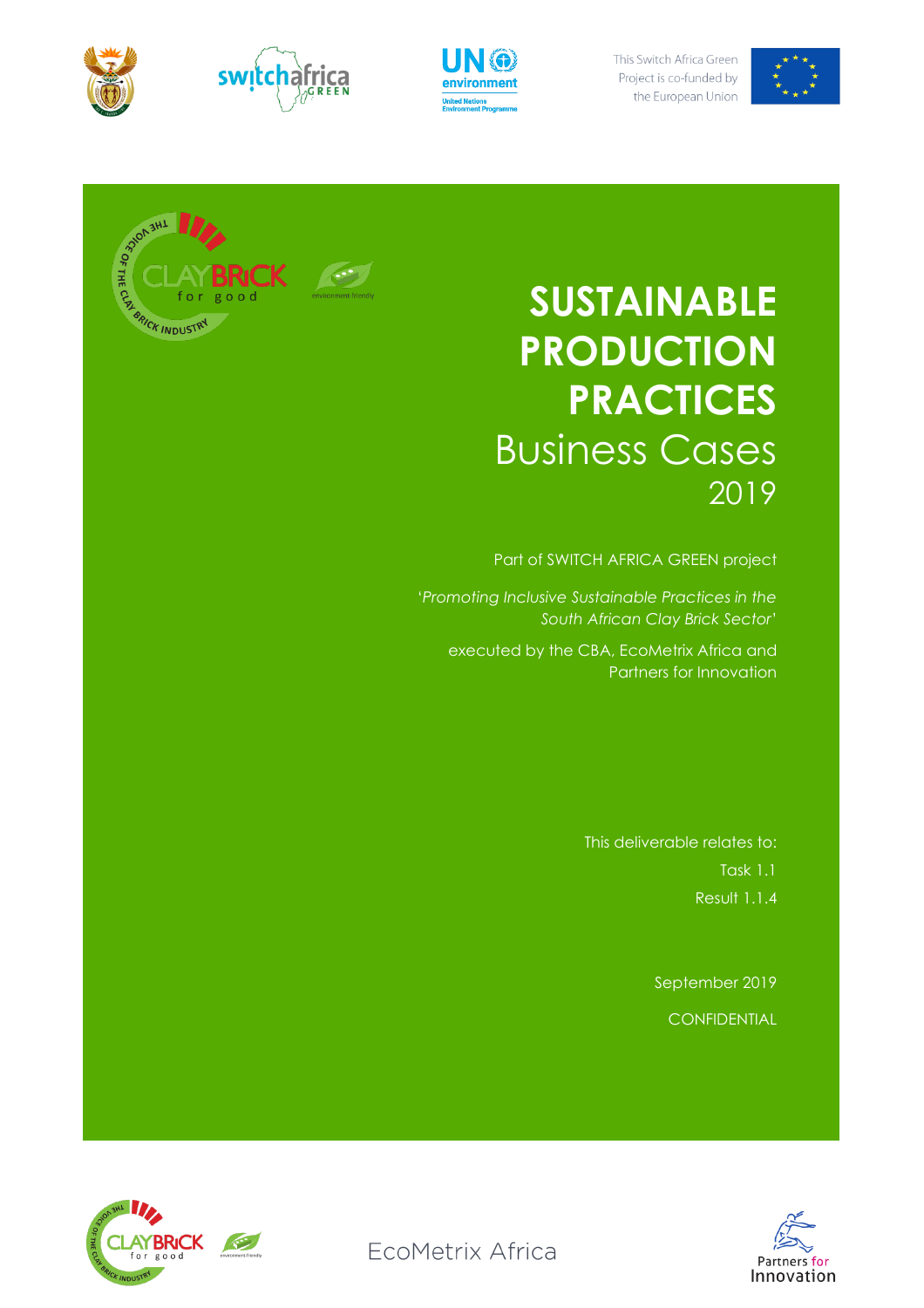







SUSTAINABLE PRODUCTION BUSINESS CASES

# **CONTENTS**

| $\mathbb{I}$   |  |
|----------------|--|
| 1.1            |  |
| 1.2            |  |
|                |  |
|                |  |
|                |  |
| 1.3.1          |  |
|                |  |
| $\overline{2}$ |  |
| 2.1            |  |
| 2.2            |  |
| 2.3            |  |
| 2.3.1          |  |
| 2.3.2          |  |
| 3              |  |
| 3.1            |  |
| 3.2            |  |
| 3.1            |  |
| 3.1.1          |  |
|                |  |
|                |  |
|                |  |



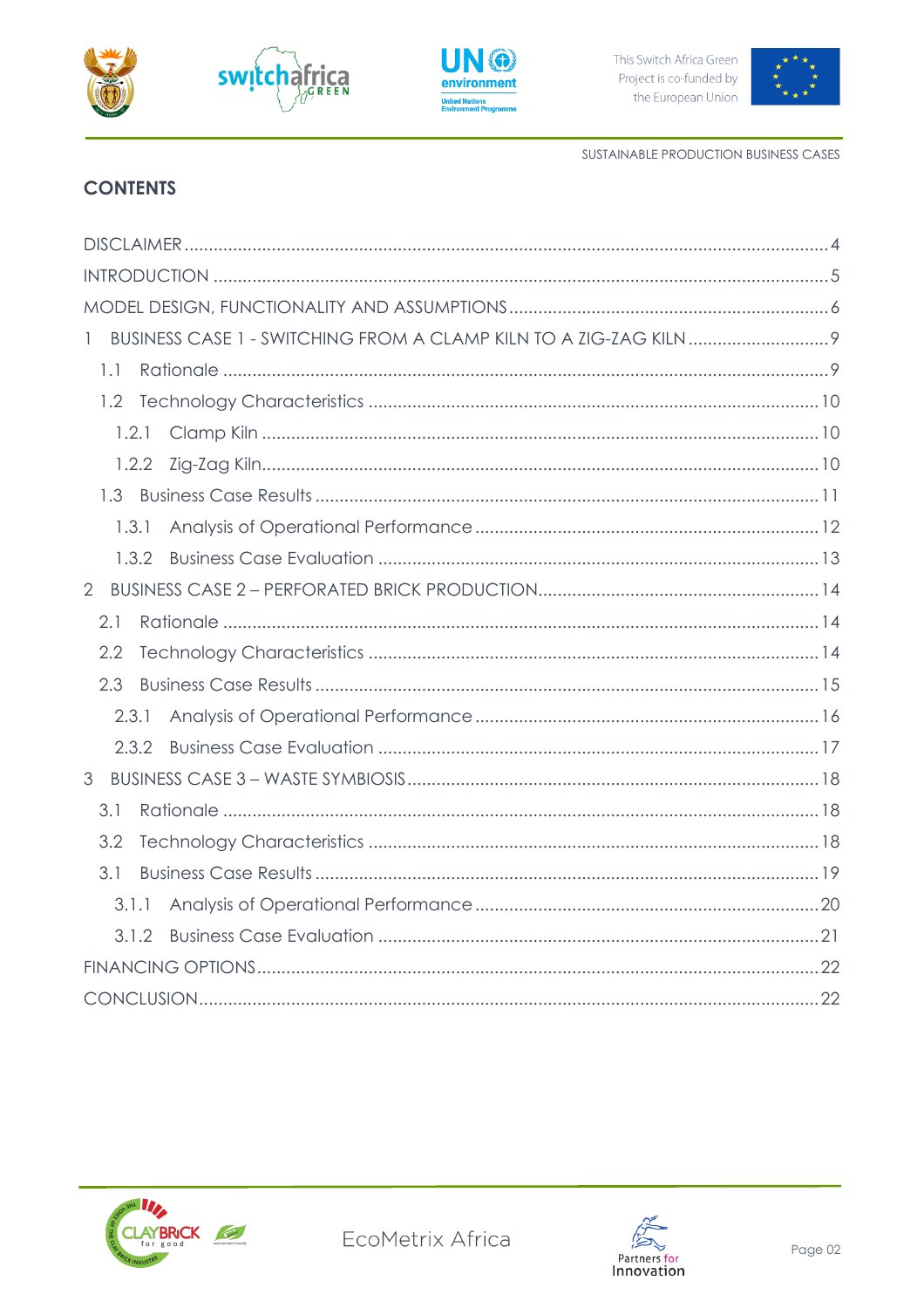







SUSTAINABLE PRODUCTION BUSINESS CASES

#### **Acknowledgement**

The SWITCH Africa Green project" Promoting Inclusive Sustainable Practices in the South African Clay Brick Sector" was initiated in 2018 and aims to promote sustainable practices in the South African clay brick sector. The project is co-funded by the European Union and executed jointly by The Clay Brick Association of Southern Africa (CBA), EcoMetrix Africa (EMA) and Partners for Innovation (PfI).



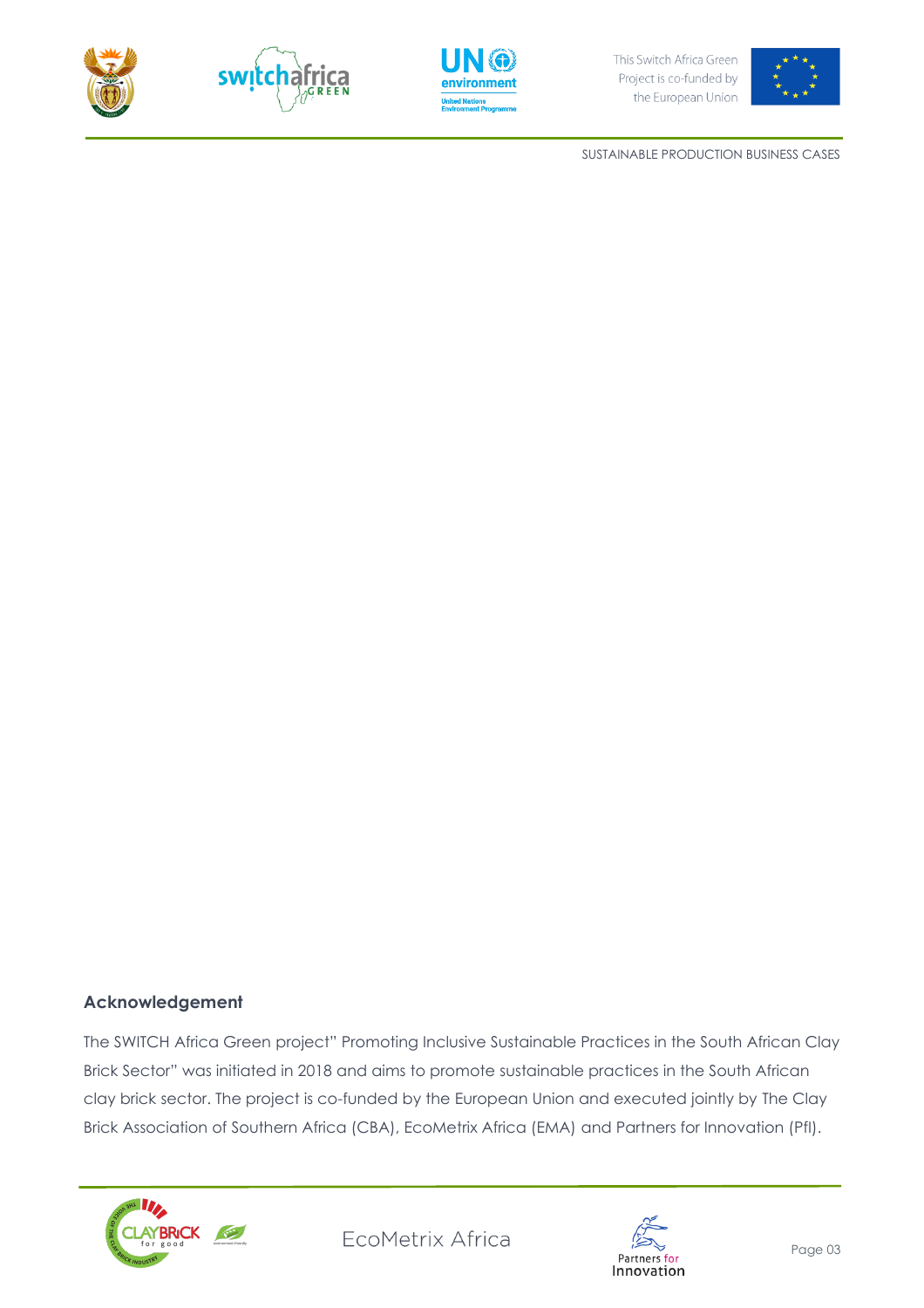







SUSTAINABLE PRODUCTION BUSINESS CASES

# <span id="page-3-0"></span>**DISCLAIMER**

This report has been prepared by EcoMetrix Africa (Pty) Ltd as part of the SWITCH Africa Green Project "Promoting inclusive Sustainable Practices in the South African Clay Brick Sector" co-funded by the European Union.

EcoMetrix Africa (Pty) Ltd has taken all reasonable care to ensure that the facts stated herein are true and accurate in all material aspects. However EcoMetrix Africa (Pty) Ltd nor any of its directors, officers, employees, advisors or agents makes any representation or warranty or gives any undertaking of any kind, express or implied, as to the actuality, adequacy, accuracy, reliability or completeness of any opinions, forecasts, projections, assumptions and any other information contained in, or otherwise in relation to, this report, or assumes any undertaking to supplement any such information as further information becomes available or in light of changing circumstances.

No liability of any kind whatsoever is assumed by EcoMetrix Africa (Pty) Ltd any of its directors, officers, employees, advisors or agents in relation to any such opinions, forecasts, projections, assumptions or any other information contained in, or otherwise in relation to, this report.



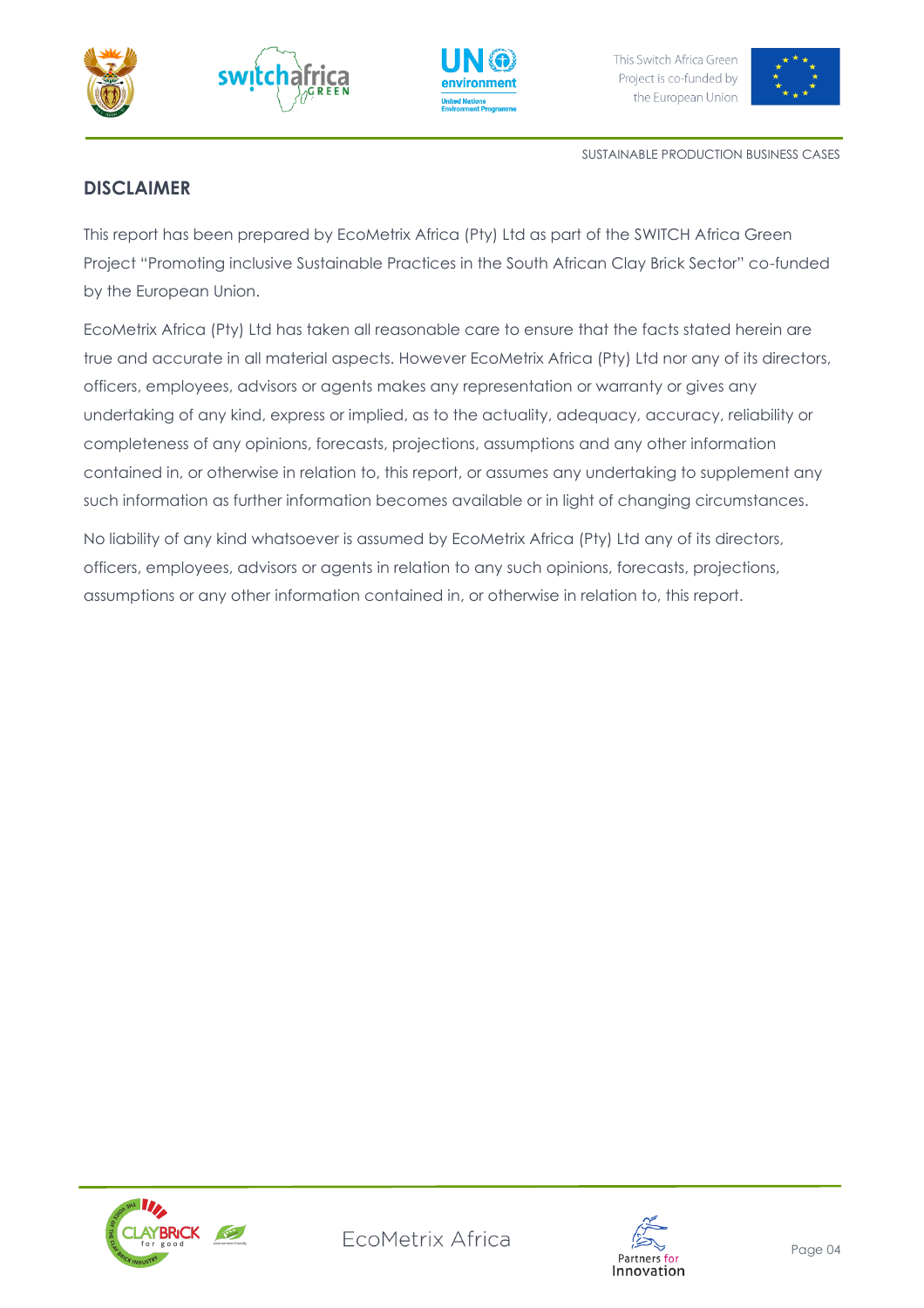







## <span id="page-4-0"></span>**INTRODUCTION**

In an effort to continually improve the sustainability performance of the clay brick sector in South Africa, business cases have been developed to assist clay brick makers to evaluate the feasibility of implementing various sustainability measures or actions in their existing operation/s. Typically, these would be measures which can result in more cost and resource efficient clay brick production processes, leading to a reduced environmental impact whilst improving operational performance.

Three excel-based business case models have been developed to evaluate the feasibility of investments made into three specific sustainable production measures. The measures investigated include:

- 1. Switching to a more efficient firing technology (e.g. from a clamp kiln to a zig-zag kiln)
- 2. Producing perforated brick products
- 3. Waste symbiosis using/adding waste products as raw materials in the clay brick production process

For all three measures, the feasibility of the investment is evaluated in terms of the potential monetary (ZAR) savings in operational costs over a 5-year period, as a result of the capital investment made into the sustainability measure. These savings are then compared to the capital investment made and are evaluated in terms of four financial measures:

- **Net present value (NPV)** the difference of the initial investment and the value of the cash inflows over time considering a rate of return and the time value of money. A positive value is a sign the investment made will return financial benefits to the organisation
- **Profitability Index** the ratio of the present value of cash inflows to the initial investment. A ratio of greater than 1 is a sign that the investment will return financial benefits to the organization
- **Pay-back period** the length of time required to recover the initial cash outlay (investment) to implement the sustainability measure. It represents the amount of time required to earn back the cost incurred to make the investment through the successive cash inflows

The design of the business case models for all three of the sustainability measures evaluated is the same, with the differences being the assumptions made in each case. The design of the models, the factors considered as well as the assumptions made are discussed in the next section.

It should be noted that costs related to interest, taxation, depreciation and amortisation have not been included in the model and thus results related to operating profit are reported as earnings before interest, taxation, depreciation and amortisation (EBITDA). These costs will be factored into





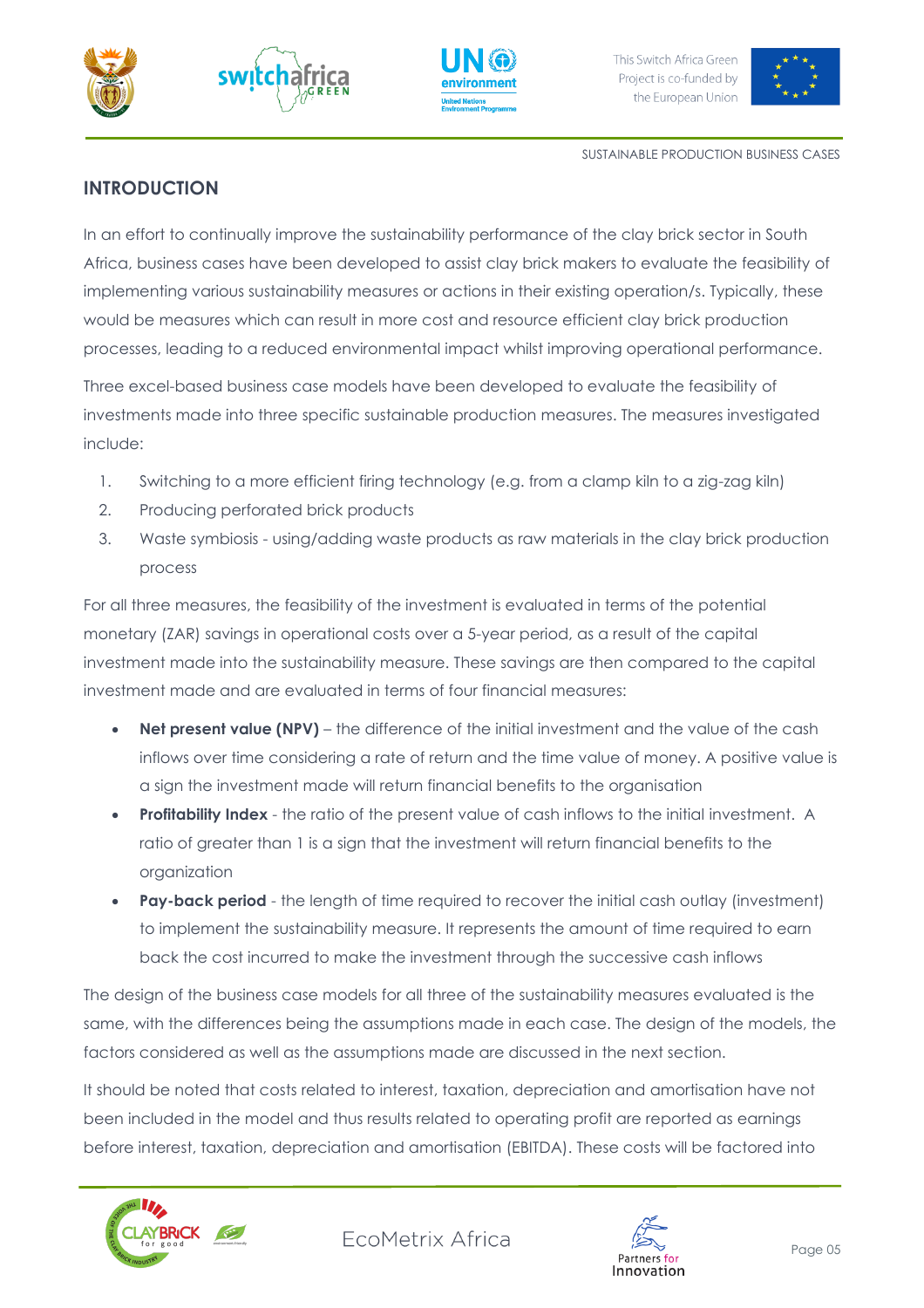







#### SUSTAINABLE PRODUCTION BUSINESS CASES

the business cases at a later stage once the project financing structure is discussed with the prospective brick producer who intends to implement the respective sustainability measure. The business cases have thus been developed with the intention of providing brick makers with an initial indication of project viability.

# <span id="page-5-0"></span>**MODEL DESIGN, FUNCTIONALITY AND ASSUMPTIONS**

As previously mentioned, the business case models developed are completely excel-based and all have the same design. Each model has 5 sheets:

- 1. **A 'Read Me' sheet** which describes the rationale for the business case, the model components, how the business case results are reported as well as a glossary with definitions
- 2. **A 'Headline Inputs' sheet** which shows the basic inputs that are required to determine the results of the business case on the sole basis of the investment cost required and specific operational variables (i.e. headline inputs). For all three business cases, these headline inputs have been pre-populated (in order to derive the business case results) but can be edited by the model user accordingly to reflect the actual performance of their current operation and the desired performance of the new operation after the investment has been made. The editable values are shown in grey cells in the sheet. The headline inputs are automatically linked to all the other sheets in the model and once entered, the overall business case results are calculated
- 3. **An 'Operating Variables' sheet** an extensive sheet which shows the headline inputs entered as well as more elaborate operational variables/considerations such as clay, fuel, electricity and water consumption as well as labour. The different variables in this sheet are either automatically calculated based on the data entered in the headline inputs table or have been pre-populated and are editable by the model user. The editable values are shown in grey cells in the sheet. The data in this sheet automatically filters through to the cashflow sheet
- 4. **A 'Cash Flow' sheet** which shows the annual operating income, annual operating expenses as well the annual operating profit of the current operation and that of the new operation post the investment. All of these are automatically calculated on the basis of the data in the headline inputs sheets and the operating variables sheet and therefore no values in this sheet are editable by the model user. The sheet also shows a comparison of the current operation and the new/prospective operation in terms of operational performance, looking at monetary gains and losses in specific operational costs as well as revenue. This



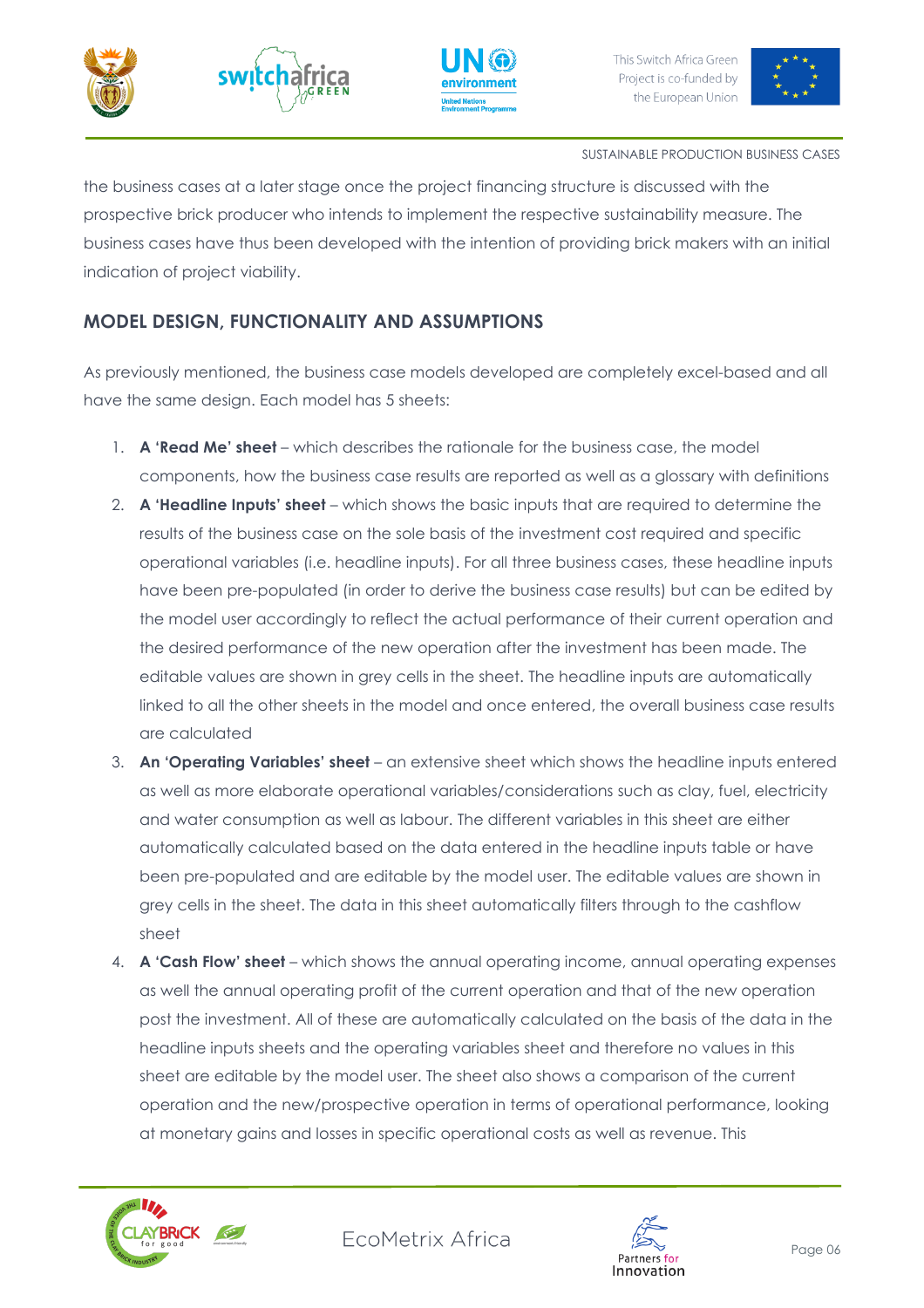







comparison is automatically linked to the operational performance comparison graph shown in the headline inputs sheet

5. **A 'Business Case Evaluation' sheet** – this sheet analyses the monetary savings achieved in specific operational aspects (e.g. fuel, clay or water consumption) or additional revue gained due to the investment in the sustainability measure. These savings are extrapolated over a 5-year period and evaluated against the initial investment made to determine the NPV, profitability index and the payback period of the investment

In terms of the assumptions made regarding the pre-populated data in the models, the assumptions are based largely on existing literature (e.g. the Clay Brick Life-Cycle Assessment (2016), the Energy Efficient Clay Brick (EECB) Project and clay brick project-specific business cases which were found from international studies.

Table 1 on the next page shows the assumed headline inputs, which have been pre-populated in each of the three excel business models. The pre-populated data used in the more elaborate operating variables sheets can be viewed in the respective excel files of the different business cases, which also has a comments section explaining the rationale behind certain assumptions made for specific operating variables.



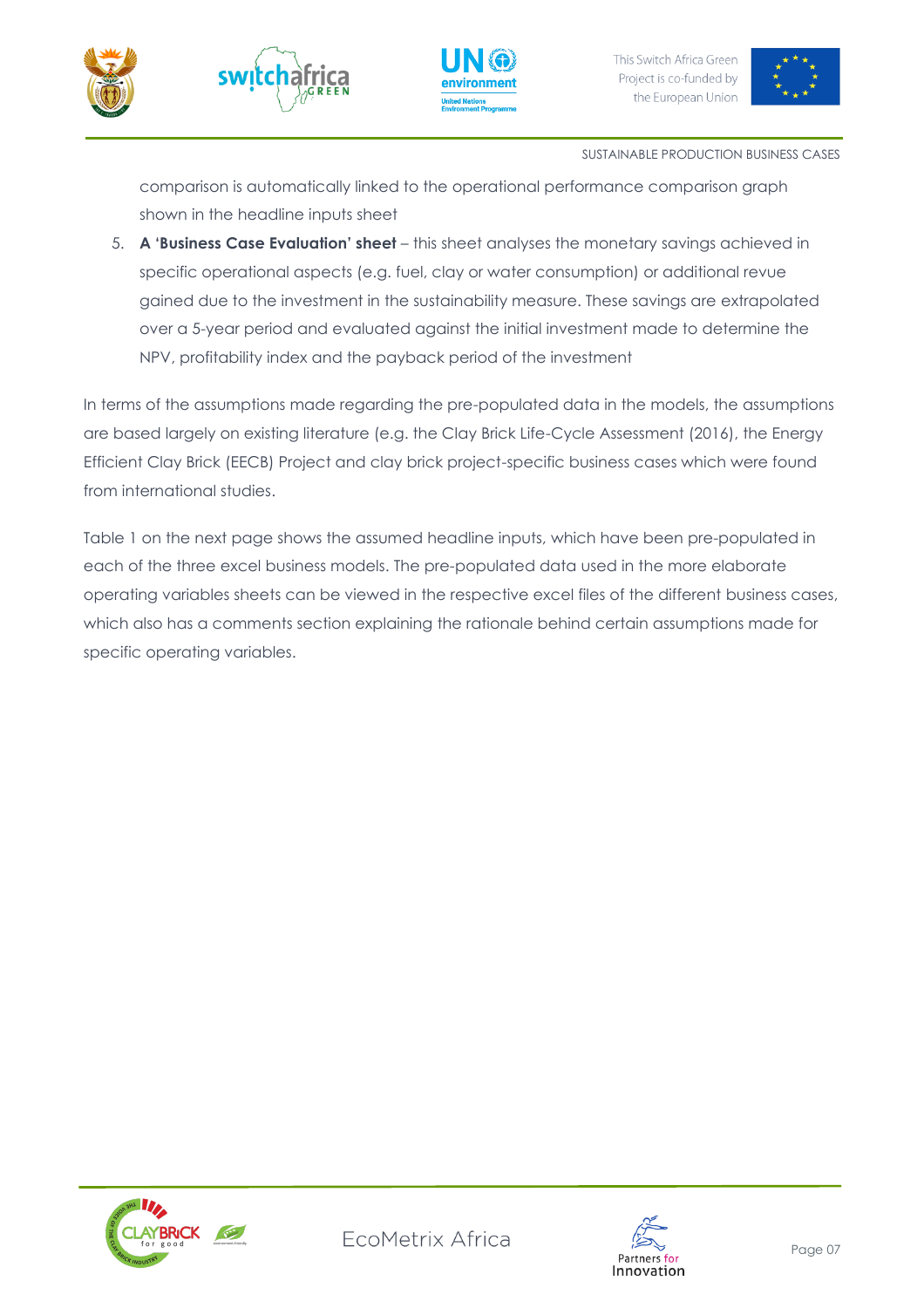



UN ® environment **United Nations<br>Environment Prog** 



L

#### SUSTAINABLE PRODUCTION BUSINESS CASES

|                                 |            | <b>Business Case 1</b> |            | <b>Business Case 2</b>    |                                   | <b>Business Case 3</b>           |                                    |
|---------------------------------|------------|------------------------|------------|---------------------------|-----------------------------------|----------------------------------|------------------------------------|
| <b>Variables</b>                | <b>UoM</b> | Clamp                  | Zig-Zag    | Zig-Zag<br>(solid bricks) | Zig-Zag<br>(perforated<br>bricks) | Clamp<br>(No waste<br>symbiosis) | Clamp<br>(with waste<br>symbiosis) |
| <b>Investment Cost</b>          | ZAR        |                        | 2,300,000  |                           | 200,000                           |                                  | 700,000                            |
| <b>Discount Rate</b>            | $\%$       |                        | 10%        |                           | 10%                               |                                  | 10%                                |
| Daily Production (Green bricks) | No.        | 45,000                 | 45,000     | 45,000                    | 45,948                            | 45,000                           | 45,000                             |
| Brick Weight (extruded)         | Kg         |                        |            | 3.5                       | 3.5                               | 3.5                              | 3.5                                |
| Level of brick perforation      | %          | 0%                     | 0%         | 0%                        | 16%                               | 0%                               | 0%                                 |
| Addition of waste stream        | %          | 0%                     | 0%         | 0%                        | 0%                                | 0%                               | 5%                                 |
| Price of waste product          | ZAR/tonne  |                        |            |                           |                                   | 100                              | 100                                |
| Monthly Operating days          | days       | 22                     | 22         | 22                        | 22                                | 22                               | 22                                 |
| Monthly green brick production  | No.        | 990,000                | 990,000    | 990,000                   | 1,010,856                         | 990,000                          | 990,000                            |
| Operating months per year       | months     | 11                     | 11         | 11                        | 11                                | 11                               | 11                                 |
| Annual green brick production   | <b>No</b>  | 10,890,000             | 10,890,000 | 10,890,000                | 11,119,416                        | 10,890,000                       | 10,890,000                         |
| Waste (Drying)                  | %          | 7%                     | 2%         | $2\%$                     | $2\%$                             | $7\%$                            | $7\%$                              |
| Net Setting into Kiln           | No.        | 10,127,700             | 10,672,200 | 10,672,200                | 10,897,028                        | 10,127,700                       | 10,127,700                         |
| Waste (firing)                  | %          | 5%                     | 3%         | 3%                        | 5%                                | 5%                               | 5%                                 |
| Annual Saleable bricks          | No.        | 9,621,315              | 10,352,034 | 10,352,034                | 10,352,176                        | 9,621,315                        | 9,621,315                          |
| Average brick selling price     | ZAR/brick  | 2.0                    | 2.0        | 2.0                       | 2.0                               | 2.0                              | 2.0                                |

**Table 1 – Assumed Headline Inputs for the Three Business Cases**



EcoMetrix Africa



Page 08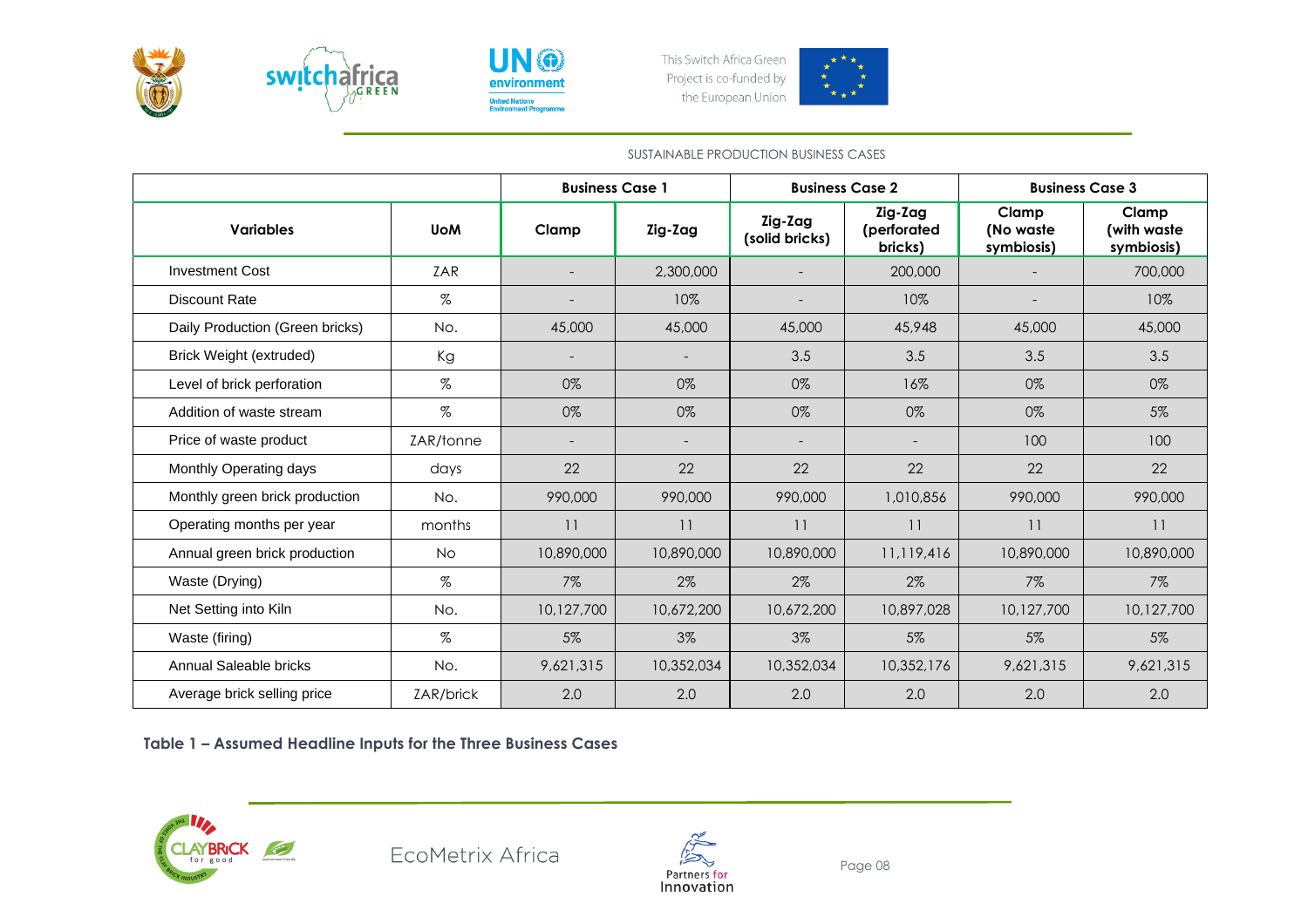







SUSTAINABLE PRODUCTION BUSINESS CASES

# <span id="page-8-0"></span>**1 BUSINESS CASE 1 - SWITCHING FROM A CLAMP KILN TO A ZIG-ZAG KILN**

## <span id="page-8-1"></span>**1.1 Rationale**

Clamp kilns have traditionally been the most dominant firing technology used in the South African clay brick sector. There are currently an estimated 84 operational clay brick production sites in the country, with close to 70% of these being clamp kiln operators. These kilns are constructed (packed) by hand and also need to be deconstructed by hand once the firing process is complete. Clay brick operations using this firing technology are thus highly labour intensive. Although over the years many brick producers in the formal sector of the country have experimented with various ways to improve the firing process of their clamp kilns, these kilns are still the most energy-inefficient and air-polluting kilns compared to other kiln types.

In an effort to curb the environmental impact of their operations and improve operational performance through better firing processes leading to lower fuel consumption and higher and better-quality production output, many clamp kiln operators in the formal clay brick making sector of the country are exploring alternative kiln types. These include the tunnel kiln, vertical shaft brick kiln (VSBK) or the zig-zag kiln.

While the VSBK is widely regarded as a very energy-efficient kiln, its penetration in the country has been low (2%), largely due to the high capital investment required for the kiln. While the kiln is highly mechanised and is therefore not labour intensive compared to the clamp kiln, it does require a relatively skilled and trained labour force for operation and maintenance. Furthermore, the VSBK is only suitable for small to medium scale brick production, unlike the other kiln types.

Although also highly mechanised and requiring a large capital investment, the tunnel kiln is the second most widely used kiln type in the country after the clamp kiln, with a market penetration of about 20%. The tunnel kiln is suitable for large scale brick production and in addition to a controlled firing process, leading to much lower energy consumption compared to the clamp kiln, offers a drying capacity that the VSBK and clamp kiln currently do not. This means that waste in the form of broken or cracked bricks, which usually occurs during open-air drying due to fluctuating day temperatures, is eliminated. Notwithstanding these benefits, the tunnel kiln is still not regarded by many brick producers as a cost-effective alternative to the clamp kiln, not only due to a high capital cost but also due to the associated high operational costs and the need for predominantly skilled labour force.

Instead of the VSBK or tunnel kiln, many clamp kiln operators in the formal clay brick sector of the country have opted to explore the potential of switching to the zig-zag kiln. Like the tunnel kiln, the



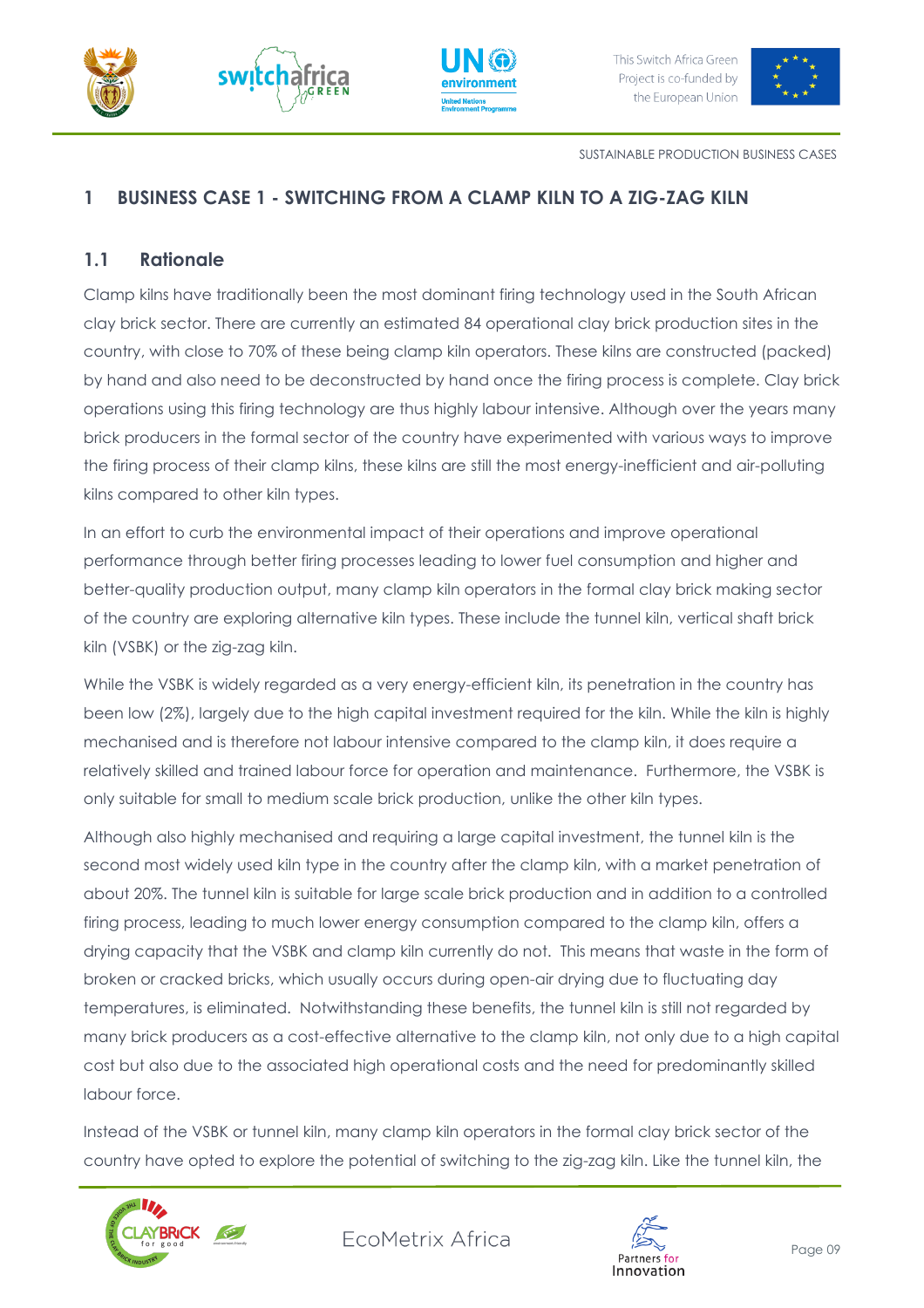







#### SUSTAINABLE PRODUCTION BUSINESS CASES

zig-zag kiln offers a drying capacity as well as a controlled continuous firing process resulting in higher fuel efficiency, less GHG emissions, higher quality final products and less fired waste. All of these benefits achievable at a much lower capital cost and lower operational cost compared to the VSBK or tunnel kiln.

# <span id="page-9-0"></span>**1.2 Technology Characteristics**

## <span id="page-9-1"></span>**1.2.1 Clamp Kiln**

In clamp kilns, dry green (unfired) bricks are hand packed into a pyramid-shaped formation. Coal is placed between the bottom three layers, which is built with under-burnt or over-burnt bricks from a previous clamp kiln. Once the clamp is completely built with dry green bricks, a cover of previously under-burnt or overburnt bricks protects the new unburnt bricks from the elements. Upon completion of the construction of the kiln, the bottom layer of the kiln, which is packed with coal is ignited and progressively ignites the other two layers. The heat from these coal layers then sets the green bricks on fire one layer at a time until the whole kiln is ablaze. The body (internal) fuel within each green brick is what facilitates the progressive firing of each green brick layer. The kiln burns for up to two weeks, reaching a maximum temperature of approximately 1300°C in some cases, but typically around 1,000 – 1,100°C.

The advantage of the clamp kiln stems from its high ease of implementation and minimal cost of construction and operation, moreover, the fact that the kiln is not a permanent structure affords operators the ease of locating it close to a clay source, in order to minimize the cost of transportation and production logistics.

## <span id="page-9-2"></span>**1.2.2 Zig-Zag Kiln**

The zig-zag kiln is a continuous moving fire kiln in which the fire moves in a closed rectangular circuit through the green bricks, which are stacked in the annular space between the outer and the inner wall of the kiln. The bricks are stacked in such a manner that they form distinct chambers (~2.5 m long) and guide the air flow in a zig-zag path. The draught required for the flow of air in the kiln is created either naturally through a chimney (natural draught) or artificially by a fan (induced draught). The Zig-zag flow increases the air flow path length and turbulence in the air, thereby resulting in improved combustion & heat transfer rate and uniform temperature across the kiln cross section.

There are 3 distinct zones in the zig-zag kiln:



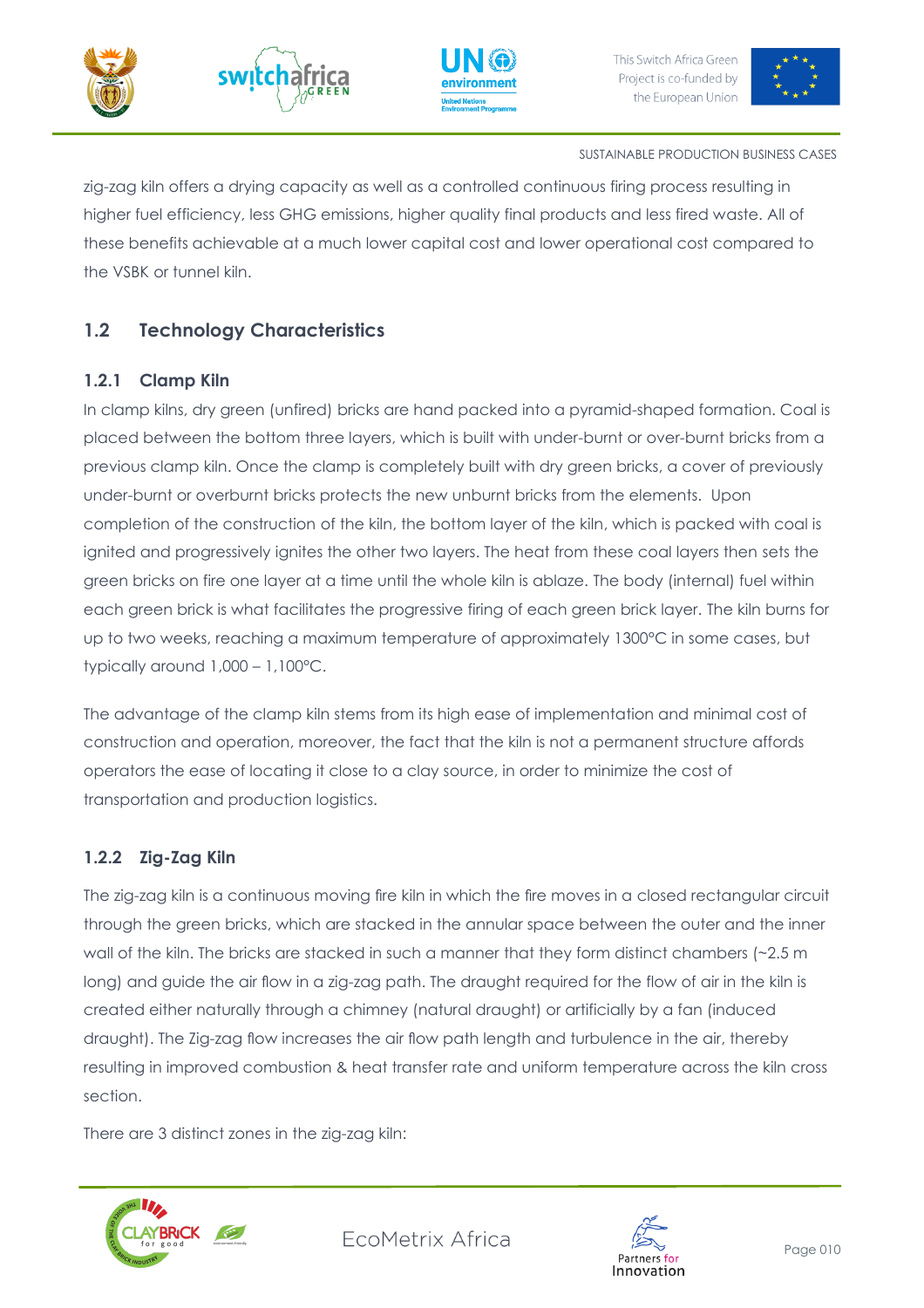







- **A firing zone** where the firing takes place. In a straight-line firing process, bricks are fired one line at a time at a temperature of around 900°C - 1000°C. The temperature is maintained by continuous feeding of coal at regular intervals
- **A pre-heating zone** which is stacked with green bricks and utilizes the hot air (flue gases) coming from the firing zone for drying the green bricks
- **Brick cooling zone** (behind the firing zone) where fired bricks are cooled by the cold air flowing into the kiln

The fire travels a distance of 2 chambers (~5 m) in 24 hours and fires 15,000 to 40,000 bricks. Daily, fired bricks are unloaded from the front of the brick cooling zone and an equivalent batch of green bricks is loaded ahead of the brick preheating zone.

Like the clamp kiln, the advantage of the zig-zag kiln stems from its relatively high ease of implementation and minimal cost of construction and operation. Moreover, the simultaneous drying, firing and cooling down of bricks within the kiln minimises production logistics, increases energy efficiency and decreases the quantity of drying and firing waste, resulting in a higher quantity and better quality of saleable product/s.

## <span id="page-10-0"></span>**1.3 Business Case Results**

The current business case evaluates a clamp kiln operation with a monthly green brick production capacity of circa 1 million bricks, against a prospective induced-draught zig-zag kiln operation with a similar green brick production capacity. The headline inputs assumed for both operations are indicated in Table 1 and the more elaborate operating variables are indicated in the relevant corresponding excel business model. As indicated in Table 1, the investment required for a clamp kiln operator to switch to a zig-zag kiln has been estimated to be 2,300,000 ZAR. This capital cost has been assumed to reflect costs associated with a professionally designed and engineered 9 chamber kiln (each chamber has capacity of 5,000 bricks) with a shed, a 15 - 20 HP electrically powered motor fan as well as the conducting of an environmental impact assessment, which may cost up to R300,000.

For both operations, coal (duff) and coal (nuts) have been assumed to be the body fuel and firing fuel respectively. The clamp kiln has been assumed to have a specific energy consumption of 3 Mj/kg of fired brick (can be as high as 4 Mj/kg of fired brick for less efficient kilns) and the zig-zag kiln has been assumed to have a specific energy consumption of 2 Mj/kg of fired brick (can be as low as 1.5 Mj/kg of fired brick for more efficient kilns).



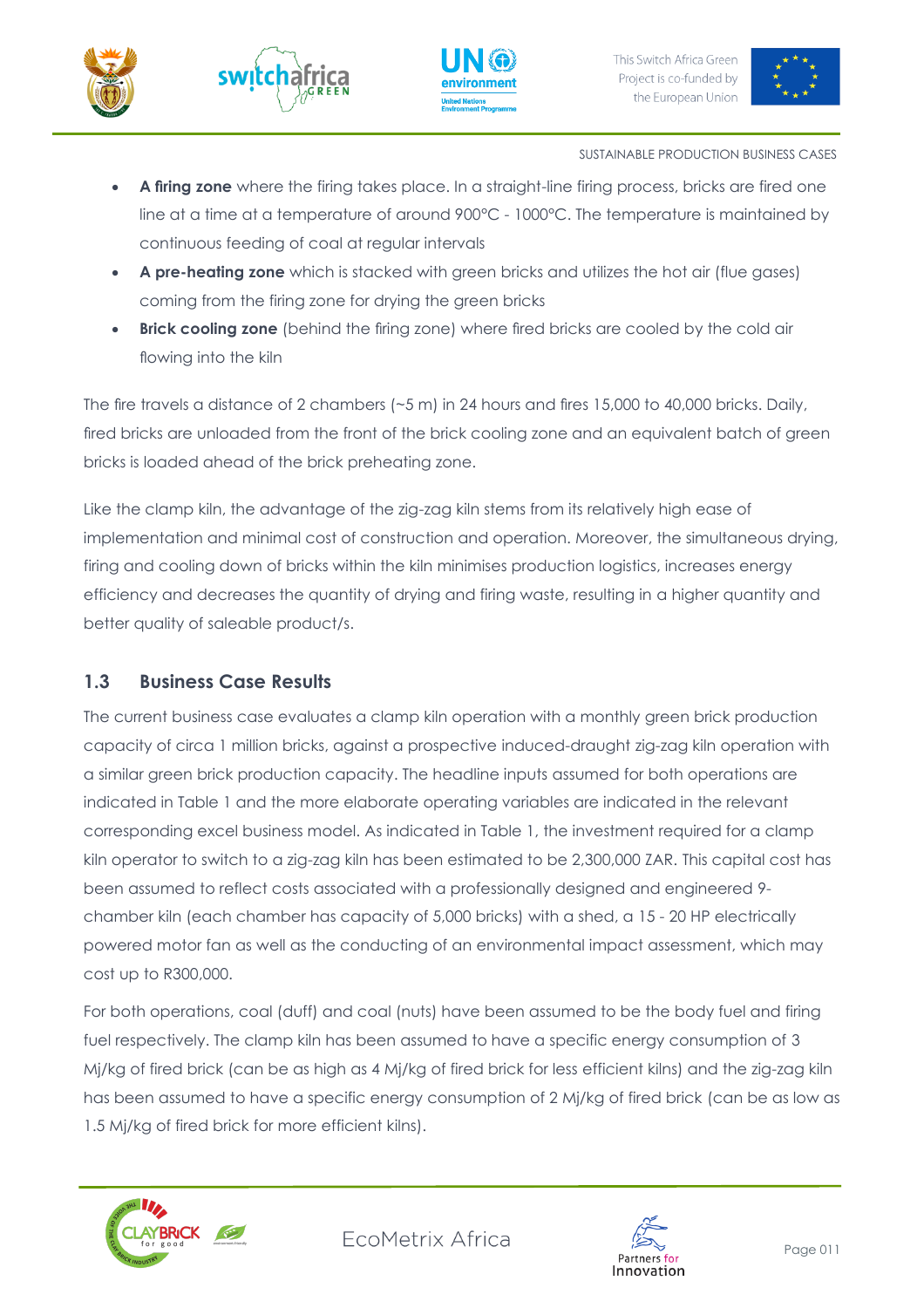







SUSTAINABLE PRODUCTION BUSINESS CASES

# <span id="page-11-0"></span>**1.3.1 Analysis of Operational Performance**

On the basis of the aforementioned capital cost as well as the assumed headline inputs and operating variables inputs, the operational performance, in terms of monetary (ZAR) savings/losses of the prospective zig-zag kiln in comparison to the existing clamp kiln operation is shown below in Figure 1. The savings/losses are represented in percentages, with the clamp kiln's performance in each operational indicator taken as the 0% point.



## **Overall Performance of Zig-Zag kiln vs Clamp kiln**

# **Figure 1 – Comparison of operational performance of prospective zig-zag kiln against current clamp operation (represented by 0%) - % increase/decrease in ZAR**

Given that the drying of green bricks occurs within the drying zone of the zig-zag kiln and that the kiln has a more controlled firing process, much lower drying and fired waste is expected, which would yield more saleable bricks than the clamp kiln. This would translate into an increase in sales revenue. In the current business case, both operations have been assumed to produce only solid bricks, and therefore no saving can be anticipated in terms of clay consumption. Given the large difference in the specific energy consumption between the two kilns, fuel costs savings collectively (body and firing fuel) are expected to be as large as 26% for the zig-zag kiln compared to the clamp kiln. The cost for utilities, specifically electricity is expected to increase when switching to a zig-zag kiln due to the electrically powered fan. The cost of labour is expected to decrease substantially when switching to a zig-zag kiln because fewer workers are required for tasks such as brick packing and sorting unlike on clamp kiln operation which is very labour intensive in this regard. Given that the zig-zag operation would have a higher saleable brick production, more materials (i.e. pallets) would



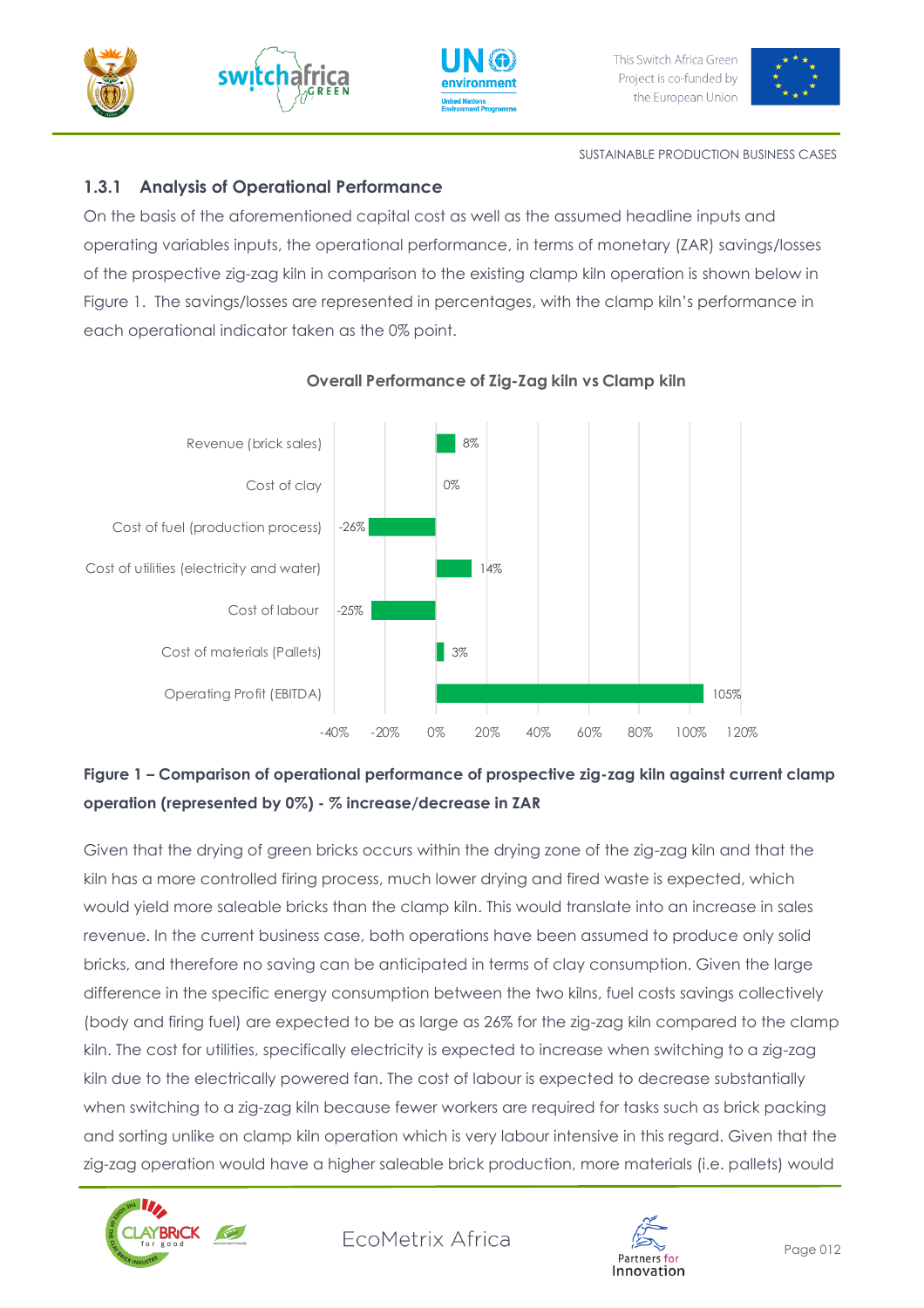







be required for brick loading and delivery. Overall, when comparing the operating income and the operating expenses of the prospective zig-zag kiln to the current clamp operation, an overall operating profit increase of more than 100% is expected.

In addition to the operational savings described above, the more energy efficient zig-zag kiln will also result in substantially less greenhouse gas (GHG) emissions than the current clamp kiln.

The model results in this regard are demonstrated in the Table below.

|  |  |  |  | Table 2 - Comparison of Annual Energy and GHG Emissions Performance |
|--|--|--|--|---------------------------------------------------------------------|
|  |  |  |  |                                                                     |

|                           | <b>UoM</b>         | Clamp  | Zig-Zag | % Change |
|---------------------------|--------------------|--------|---------|----------|
| Internal fuel consumption | G.                 | 62,209 | 60.511  | $3\%$    |
| Firing fuel consumption   | G.                 | 33,497 | 6.723   | 80%      |
| Total emissions per annum | tCO <sub>2</sub> e | 9.192  | 6,483   | 29%      |

## <span id="page-12-0"></span>**1.3.2 Business Case Evaluation**

The financial feasibility of switching to a zig-zag kiln from a clamp kiln has been evaluated by comparing the initial capital outlay (investment) against the additional operating revenue that will be gained due to savings in fuel consumptions as well as the revenue that will be gained from additional brick sales. Other savings such as labour have not been taken into account, because while in reality these will be achieved, the magnitude of these savings is highly dependent on the assumed labour (quantity) and labour costs, which is too uncertain.

On the basis of the fuel cost savings only, over a 5-year period, the payback period of the initial investment made is expected to be **less than 2 years** (1 year, 6 months). The NPV and profitability index are also shown below:

| <b>Variables</b>               | <b>UoM</b> | Value     |
|--------------------------------|------------|-----------|
| <b>Net Present Value (NPV)</b> | ZAR        | 3,168,067 |
| <b>Profitability Index</b>     | Ratio      | 2.4       |
| Payback period                 | years      | .6        |

## **Table 3 – Business Case Results (Fuel Cost Savings Only)**

When taking the sum of the savings achieved in fuel costs and the additional revenue gained in brick sales, over a 5-year period, the payback period of the initial investment made is expected to be **less than 1 year** (approximately 8 months). The NPV and profitability index are also shown below:



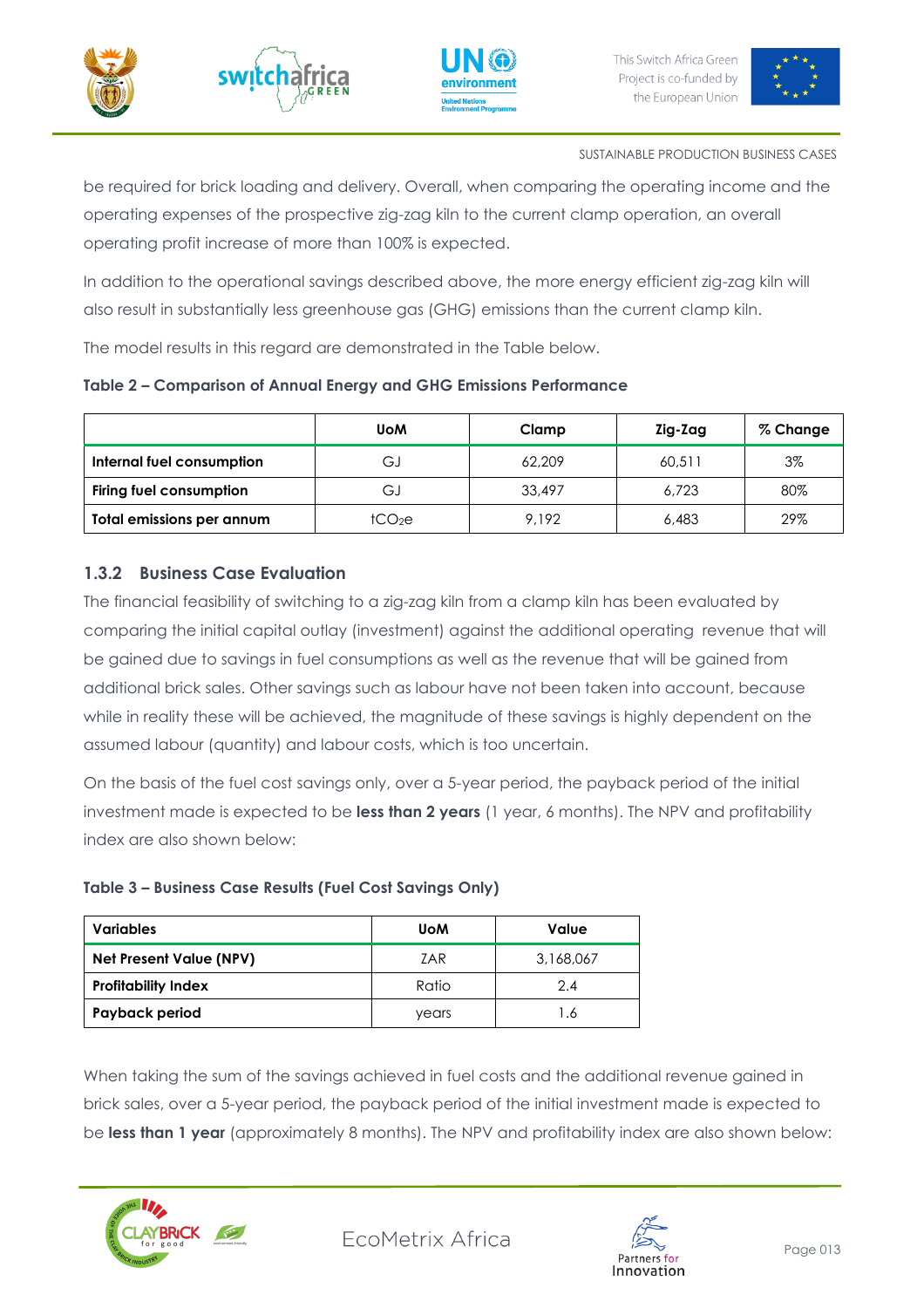







#### **Table 4 – Business Case Results (Fuel Cost Savings and Additional brick Sales Revenue)**

| <b>Variables</b>               | <b>UoM</b> | Value      |
|--------------------------------|------------|------------|
| <b>Net Present Value (NPV)</b> | ZAR        | 12.219.501 |
| <b>Profitability Index</b>     | Ratio      | 6.3        |
| Payback period                 | years      | 0.8        |

## <span id="page-13-0"></span>**2 BUSINESS CASE 2 – PERFORATED BRICK PRODUCTION**

## <span id="page-13-1"></span>**2.1 Rationale**

The majority (more than 70%), of the clay bricks produced in South Africa are unperforated. On the one hand, the low production of perforated bricks can be attributed to the predominant use of the clamp kiln as a firing technology in the country, which does not easily lend itself to the firing of perforated products. On the other hand, the traditional solid clay "plaster" brick is still deeply entrenched in the South African building sector and is therefore still widely manufactured and preferred over perforated products.

In the midst of rising raw material costs, energy costs and the carbon tax, the shift to perforated bricks is an untapped opportunity for many clay brick makers to benefit from reduced material and energy costs, while maintaining the same levels of production.

## <span id="page-13-2"></span>**2.2 Technology Characteristics**

Perforating a clay brick is the act of extruding the clay body such that there are voided areas or holes within the resulting brick. Depending on an operation's clay preparation process and existing extrusion process, no changes in this regard may need to be made in order to start producing perforated bricks. Changes may be limited to the retrofitting of the existing extrusion system with a bridge piece, core rods, core bridge tips and die oil lubrication plates. Notwithstanding this, the change to perforated brick production necessarily requires a step-by-step approach, preferably with the guidance and help of a local equipment supplier that can bring the necessary expertise. An imbalanced die may lead to invisible brick cracking during drying which would only become apparent after firing due to an increase in fired waste.



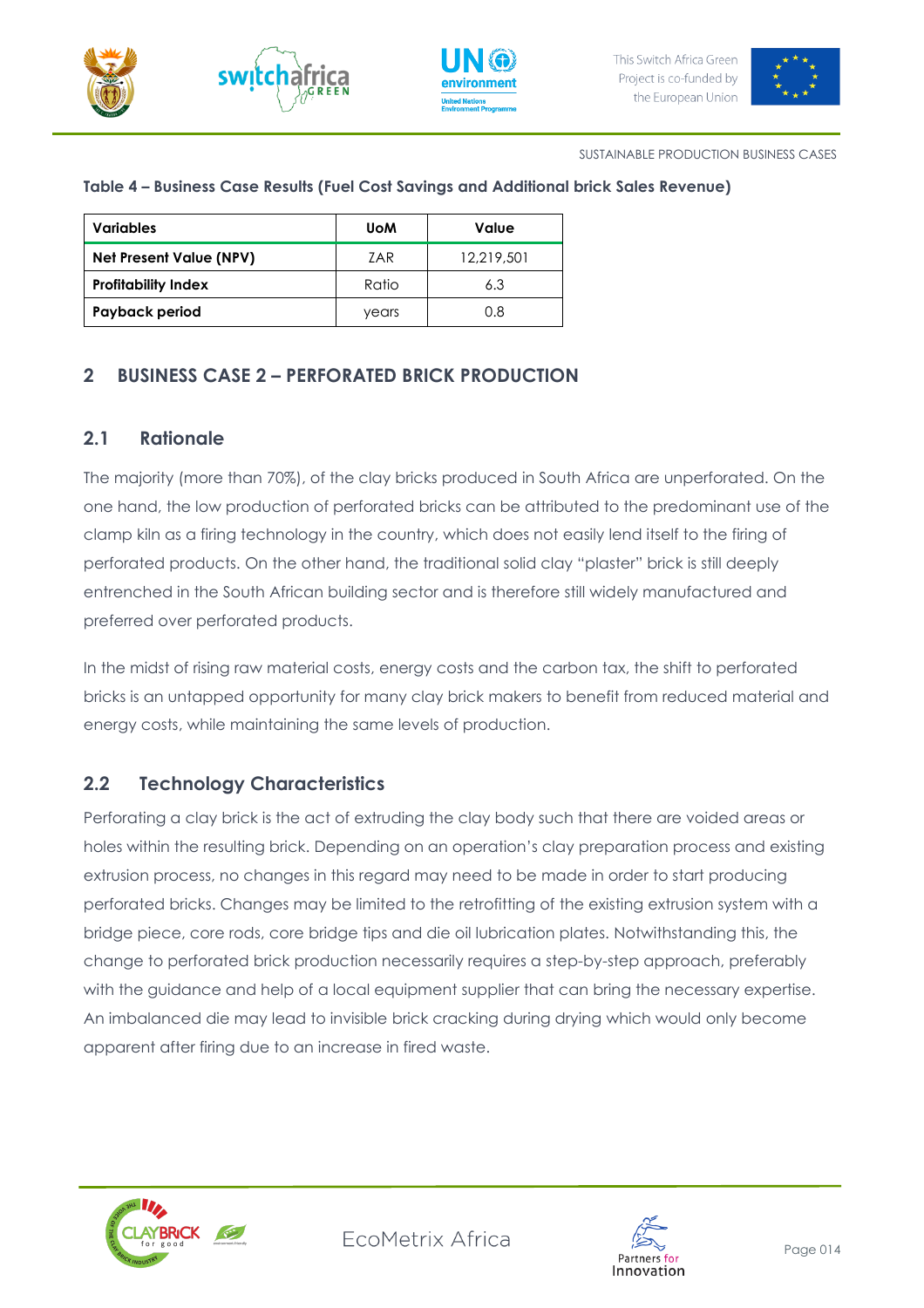







SUSTAINABLE PRODUCTION BUSINESS CASES



#### **Figure 2 – Solid clay brick vs perforated clay brick**

## <span id="page-14-0"></span>**2.3 Business Case Results**

Building on the example of the zig-zag kiln operation modelled in Business Case 1, the current business case evaluates an induced-draught zig-zag kiln operation with a monthly green brick production capacity of circa 1 million bricks, producing only solid bricks, against a prospective induced-draught zig-zag kiln operation with a similar green brick production capacity, producing only perforated bricks. The headline inputs assumed for both operations are indicated in Table 1 and the more elaborate operating variables are indicated in the relevant corresponding excel business model. As indicated in Table 1, the investment required for the current operation to start producing perforated bricks has been estimated to be 200,000 ZAR. This investment cost has been assumed to reflect costs associated with retrofitting the current extrusion system with a bridge piece, core rods, core bridge tips and die oil lubrication plates. It is assumed that this cost would also cover any associated costs related to potential changes that may need to be made to the clay preparation process.

For both operations, coal (duff) and coal (nuts) have been assumed to be the body fuel and firing fuel respectively. Both kilns have been assumed to have a specific energy consumption of 2 Mj/kg of fired brick. A 16% perforation level has been assumed for the prospective zig-zag operation producing perforated bricks. On the basis of a normal 3.5 kg unfired (wet) solid brick weight, which has been assumed for both operations, this level of perforation would result in an unfired brick weight of 2.94 kg.



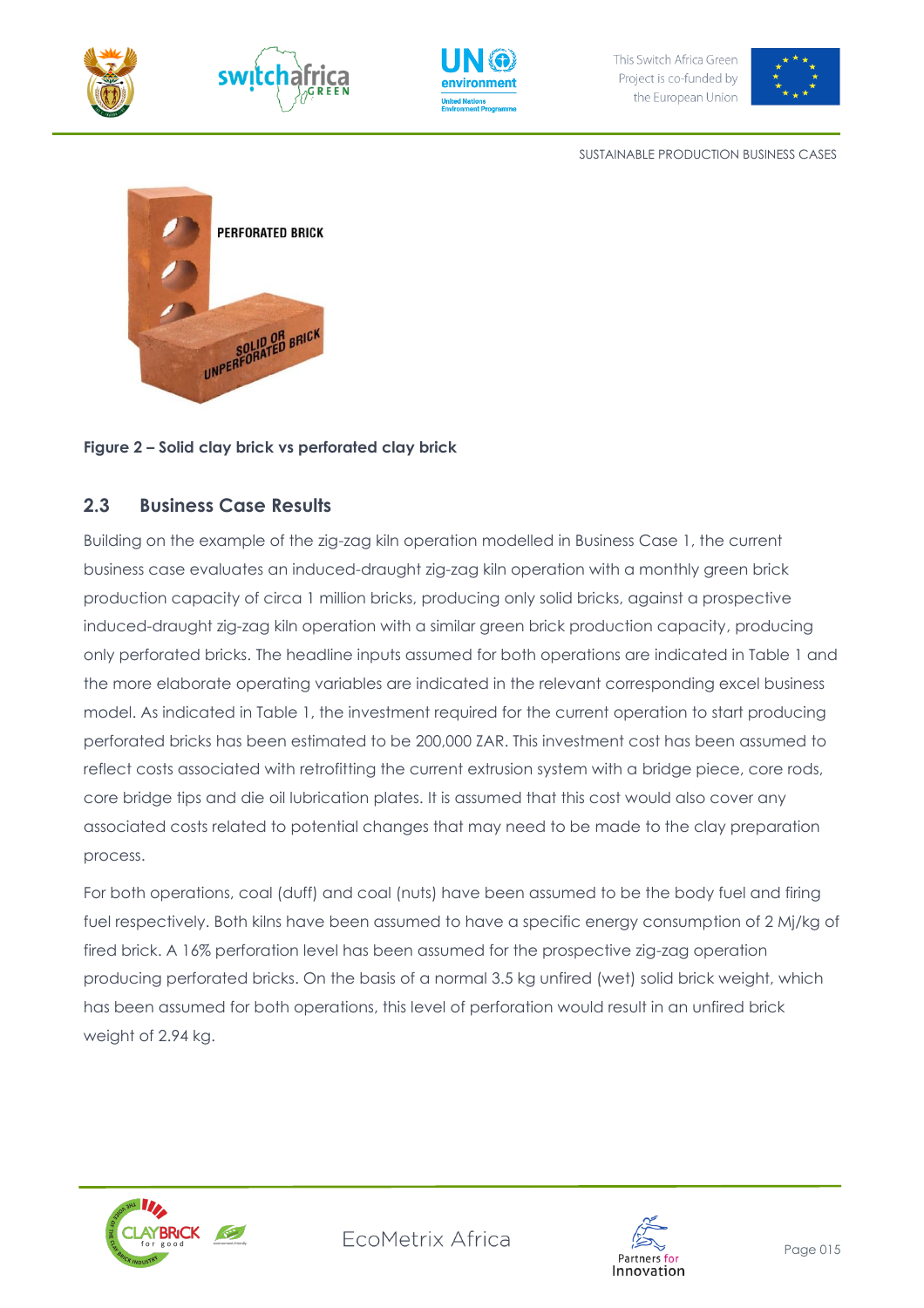





![](_page_15_Picture_4.jpeg)

SUSTAINABLE PRODUCTION BUSINESS CASES

# <span id="page-15-0"></span>**2.3.1 Analysis of Operational Performance**

On the basis of the aforementioned investment cost as well as the assumed headline inputs and operating variable inputs, the operational performance, in terms of monetary (ZAR) savings/losses of the prospective zig-zag operation producing perforated bricks in comparison to the existing zig-zag operation producing only solid bricks is shown below in Figure 3. The savings/losses are represented in percentages.

![](_page_15_Figure_8.jpeg)

# **Figure 3 – Comparison of operational performance of prospective zig-zag kiln (perforated bricks) and current zig-zag kiln operation (solid bricks) (represented by 0%) - % increase/decrease in ZAR**

The lower mass of the perforated bricks compared to the solid bricks produced in the existing operation results in a lower clay requirement during the clay preparation process and similarly, due to a lower brick mass that needs to be fired, a lower body and firing fuel requirement. Notwithstanding this, perforated brick production typically does result in slightly higher production of fired waste, which therefore necessitates a slightly higher production of green bricks in order to compensate for this so as to maintain the same level of saleable brick production. Compared to the existing zig-zag operation, this would necessarily result in a higher consumption of utilities (water and electricity) as well as materials. Overall, when comparing the operating income and the operating expenses of a zig-zag operation producing perforated bricks to the current zig-zag operation producing solid bricks, an overall operating profit increase of 9% is expected.

In addition to the operational savings described above, the lower fuel consumption resulting from perforated brick production will also result in substantially less GHG emissions than the current

![](_page_15_Picture_12.jpeg)

![](_page_15_Picture_14.jpeg)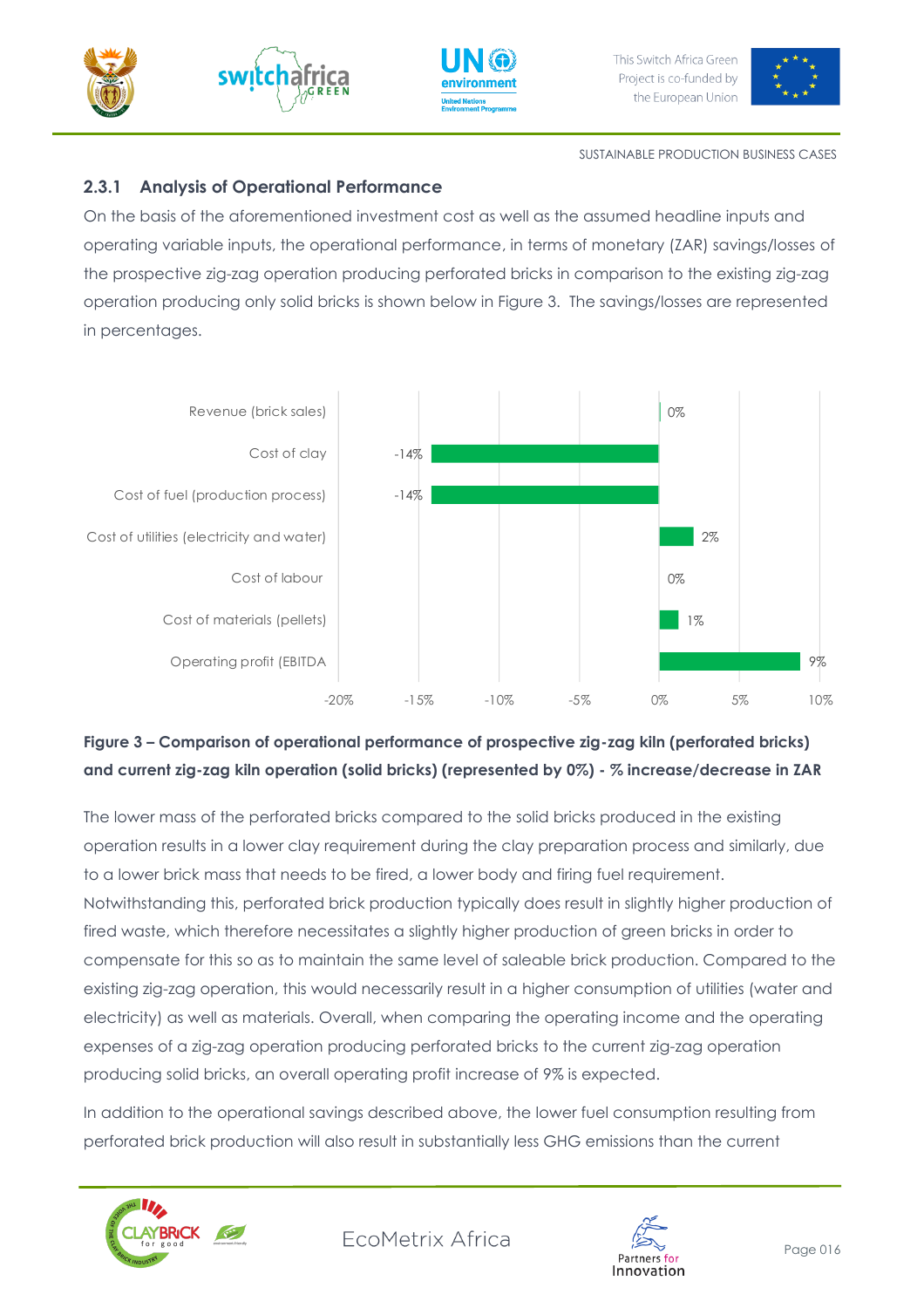![](_page_16_Picture_0.jpeg)

![](_page_16_Picture_1.jpeg)

![](_page_16_Picture_2.jpeg)

![](_page_16_Picture_4.jpeg)

operation zig-zag operation producing solid bricks. The model results in this regard are demonstrated in the Table below.

|                                  | <b>UoM</b>         | Zig-Zag<br>(Solid bricks) | Zig-Zag<br>(perforated<br>bricks) | % Change |
|----------------------------------|--------------------|---------------------------|-----------------------------------|----------|
| Internal fuel consumption        | GJ                 | 60.511                    | 51,900                            | $-17\%$  |
| <b>Firing fuel consumption</b>   | G.I                | 6.723                     | 5.767                             | $-17%$   |
| <b>Total emissions per annum</b> | tCO <sub>2</sub> e | 6,483                     | 5,560                             | $-17%$   |

## **Table 5 – Comparison of Annual Energy and GHG Emissions Performance**

## <span id="page-16-0"></span>**2.3.2 Business Case Evaluation**

The financial feasibility of switching to perforated brick production from solid brick production in the current zig-zag operation has been evaluated by comparing the initial capital outlay (investment) against the additional operating revenue that will be gained due to savings in clay consumption and fuel consumption.

On the basis of the clay and fuel cost savings, over a 5-year period, the payback period of the initial investment made is expected to be **less than 1 year** (approximately 3 months). The NPV and profitability index are also shown below:

## **Table 6 – Business Case Results**

| Variables                      | <b>UoM</b> | Value     |
|--------------------------------|------------|-----------|
| <b>Net Present Value (NPV)</b> | ZAR        | 2,190,560 |
| <b>Profitability Index</b>     | Ratio      | 12.0      |
| Payback period                 | years      | 0.3       |

![](_page_16_Picture_14.jpeg)

![](_page_16_Picture_16.jpeg)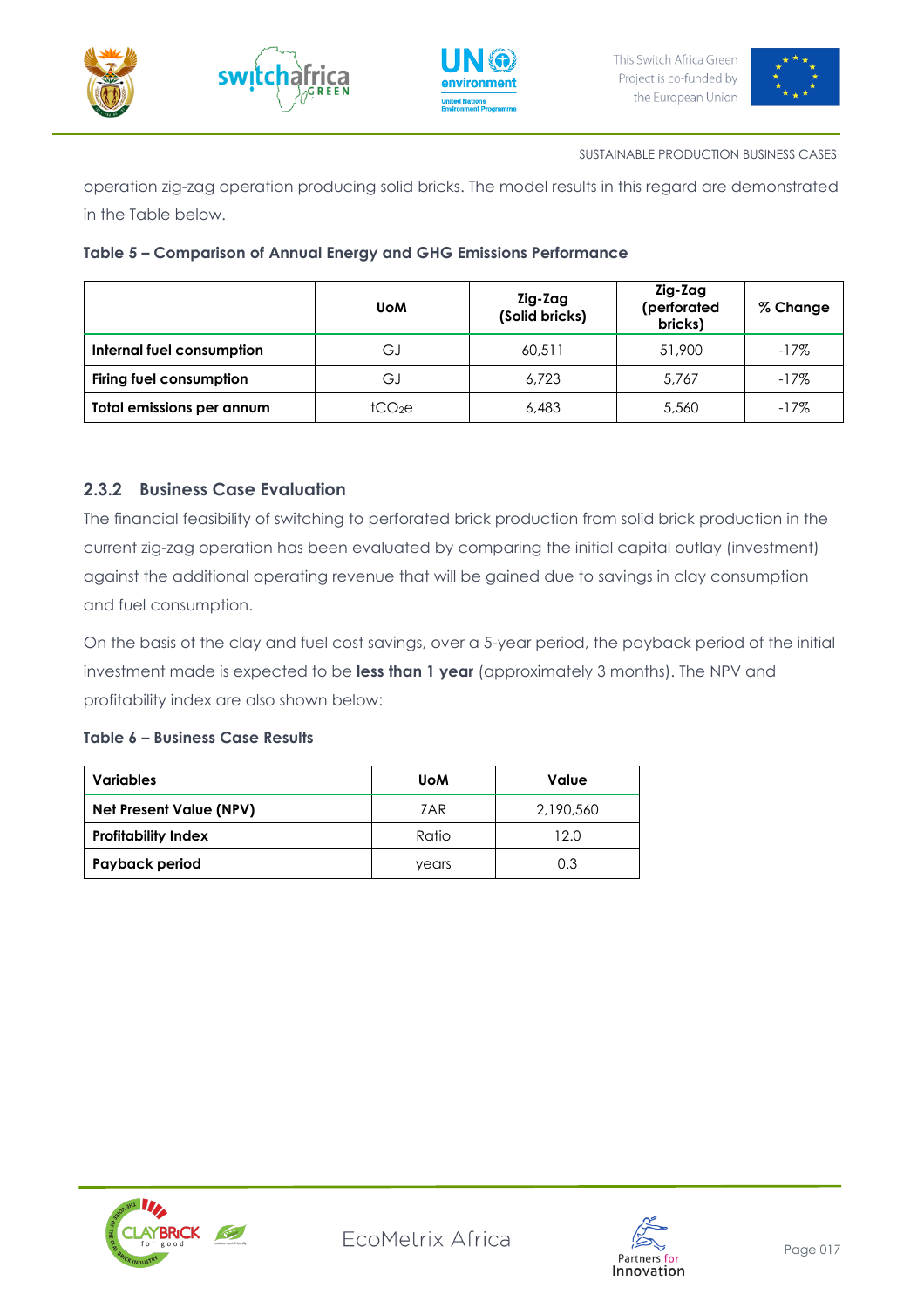![](_page_17_Picture_0.jpeg)

![](_page_17_Picture_1.jpeg)

![](_page_17_Picture_2.jpeg)

![](_page_17_Picture_4.jpeg)

SUSTAINABLE PRODUCTION BUSINESS CASES

## <span id="page-17-0"></span>**3 BUSINESS CASE 3 – WASTE SYMBIOSIS**

### <span id="page-17-1"></span>**3.1 Rationale**

Waste symbiosis is the practice of recycling waste products by incorporating them into the production of other products (i.e. clay bricks). This is a practical and environmentally friendly solution, curbing the costs and negative environmental externalities associated with waste disposal.

A variety of different wastes have been investigated by researchers and clay brick manufacturers for their potential as additives into the production of clay bricks. The most common waste types which have been investigated are fly ash produced in coal-fired power stations, sludge derived from municipal waste water treatment plants, waste paper and recycled glass. Other materials which have been investigated include, pulp residues, polystyrene, tobacco and grass. Regarding paper pulp, the main benefits of incorporating this into the brick production process relate mainly to a reduction in fuel consumption, clay consumption as well as in the amount of water consumed in the raw material preparation process. The latter is because paper pulp can have a moisture content of up to 90%. Other benefits include a reduction in the weight of the extruded brick, dry brick and fired brick. Collectively, these benefits will result in material savings in operational costs and will also lead to a sizeable reduction in GHG emissions.

Although waste symbiosis is a sustainability measure which can be implemented irrespective of the type of firing kiln used, this particular example focuses on a clamp kiln operation producing solid bricks with no addition of any waste material, that is considering using paper pulp as an additive to its raw material mix.

## <span id="page-17-2"></span>**3.2 Technology Characteristics**

The pulp and paper industry is characterized by four major processes: (i) chemical pulping (Kraft or sulphate pulping), (ii) mechanical and chemi-mechanical pulping, (iii) recycled fibre processing and (iv) paper-making related processes. The chemical pulping process produces several residues including inorganic sludge (dregs and lime mud), wood, straw or reed residues, sludges from effluent treatment (inorganic material, fibres and biological sludge), dust from boiler sand furnace. Byproducts and residues from mechanical and chemi-mechanical pulping include wood, straw and reed residues, fibre rejects, excess sludges from external biological waste water treatment.

The by-products and residues from the pulp and paper industry are managed using several approaches including land filling, incineration, use in cement plant and brickworks, agricultural use

![](_page_17_Picture_14.jpeg)

![](_page_17_Picture_16.jpeg)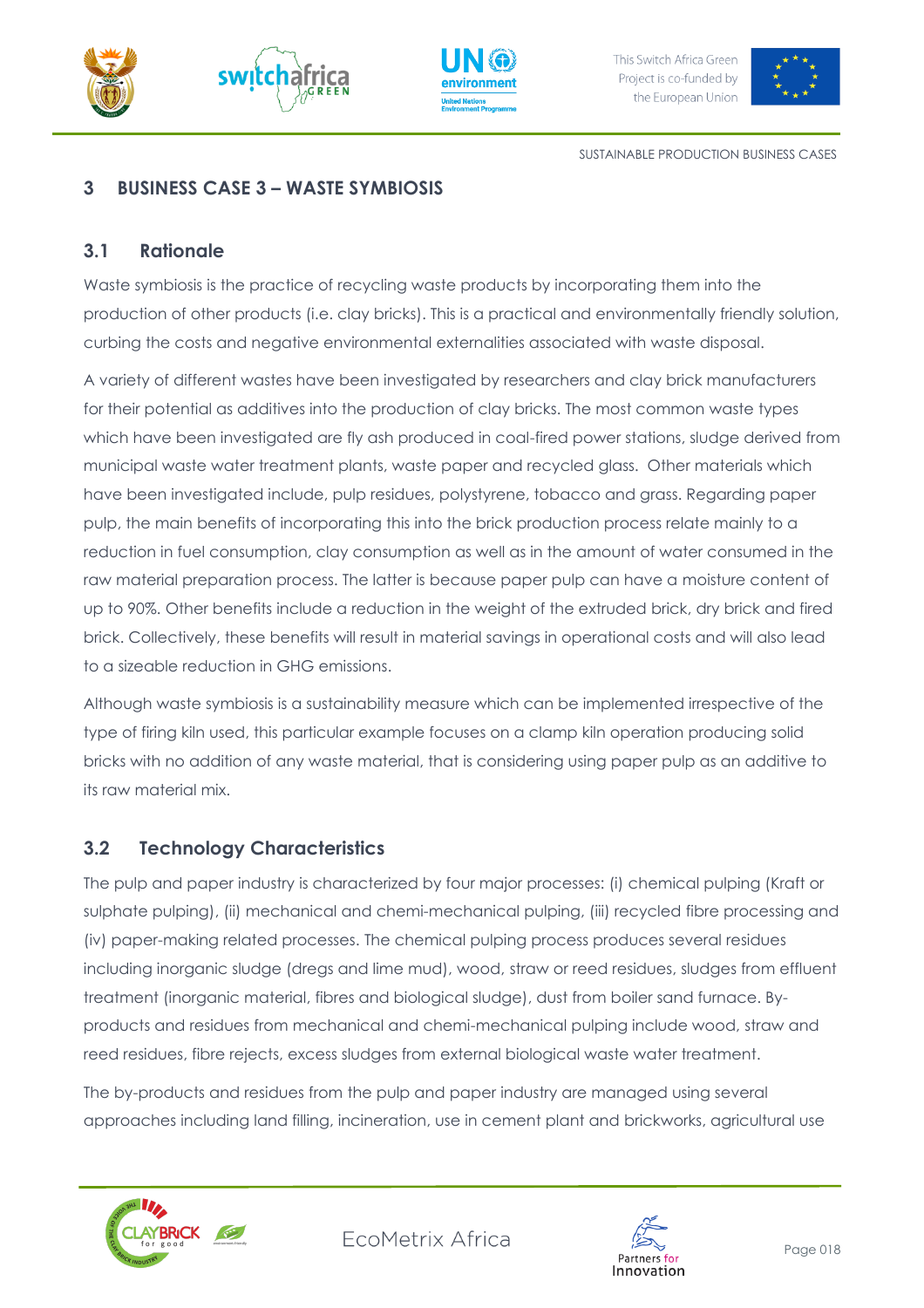![](_page_18_Picture_0.jpeg)

![](_page_18_Picture_1.jpeg)

![](_page_18_Picture_2.jpeg)

![](_page_18_Picture_4.jpeg)

#### SUSTAINABLE PRODUCTION BUSINESS CASES

and composting, anaerobic treatment, recycling and others. Due to the high organic contents and calorific values of these residues, incineration is generally favoured.

Paper pulp (or paper sludge) has been widely used by many clay brick makers internationally in their brick production processes. Apart from the high water content (typically over 50%) of paper pulp, which can displace a significant amount of water that is used in the brick production process, paper pulp also has a calorific value that (typically around 5 - 16 Mj/kg) also makes it suitable as a body fuel. In addition to these benefits, paper pulp has been noted to improve the thermal insulation properties of clay bricks during the use phase.

For the current zig-zag operation to start incorporating paper pulp into its raw material mix, changes to the existing operation are expected to be limited only to the clay preparation process, whereby additional basic infrastructure such as a box feeder may need to be installed as well as a storage area. No changes to the existing extrusion system are expected to be required. Furthermore, a waste license may be required, which is a legal requirement for using a waste product stream in the production process and a full EIA would need to be conducted. While this sustainability measure has been successfully applied by a number of clay brick manufacturers world-wide, it is recommended that a producer considering implementing this measure, should first conduct a significant number of tests/trials in order to discern the best way of introducing this waste stream into their current production process.

## <span id="page-18-0"></span>**3.1 Business Case Results**

The current business case compares an existing clamp kiln operation, against how the same operation would perform if paper pulp was added into the brick production process. The headline inputs assumed for both operations are indicated in Table 1 and the more elaborate operating variables are indicated in the relevant corresponding excel business model. As indicated in Table 1, the investment required for the current clamp kiln operator to start incorporating paper pulp into their production process (i.e. as a body fuel and clay filler) has been estimated to be 700,000 ZAR. This investment cost has been assumed to reflect costs associated with installing a box feeder as a well as the building of a storage area for the paper pulp. It is assumed that this cost would also cover the cost of obtaining a waste license as well as the cost of conducting an EIA.

For both operations, coal (duff) and coal (nuts) have been assumed to be the body fuel and firing fuel respectively, with the exception that in the prospective clamp kiln operation, paper pulp is also used a body fuel. In the case of the later, the operation's fuel mix has been modelled to comprise 50% (coal – duff), 5% (paper pulp) and 45% (coal – nuts).

![](_page_18_Picture_12.jpeg)

![](_page_18_Picture_14.jpeg)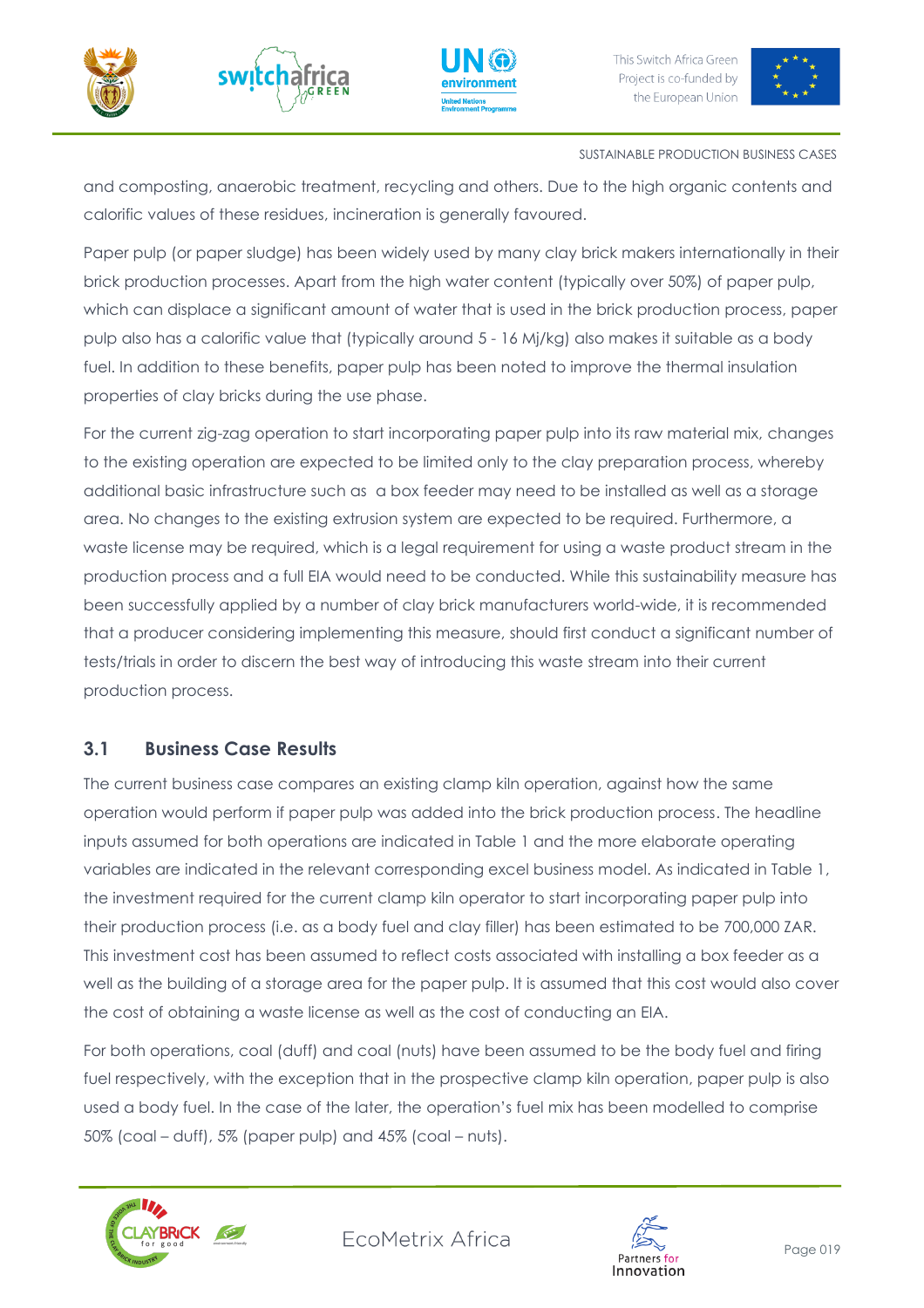![](_page_19_Picture_0.jpeg)

![](_page_19_Picture_1.jpeg)

![](_page_19_Picture_2.jpeg)

![](_page_19_Picture_4.jpeg)

#### SUSTAINABLE PRODUCTION BUSINESS CASES

Although in some cases, brick producers are able to obtain waste streams free of charge, in the current business case, a purchase price of 100 ZAR/tonne of paper pulp has been assumed. Both kilns have been assumed to have a specific energy consumption of 3 Mj/kg of fired brick as well as a 0% brick perforation level.

## <span id="page-19-0"></span>**3.1.1 Analysis of Operational Performance**

On the basis of the aforementioned investment cost as well as the assumed headline inputs and operating variable inputs, the operational performance, in terms of monetary (ZAR) savings/losses of the prospective operation incorporating paper pulp into it's production process, in comparison to the existing operation is shown below in Figure 4. The savings/losses are represented in percentages.

![](_page_19_Figure_9.jpeg)

# **Figure 4 – Comparison of the operational performance of the prospective Clamp kiln (paper pulp) and the current clamp kiln operation (no paper pulp) (represented by 0%) - % increase/decrease in ZAR**

Introducing a proportion of 5% paper pulp into the production process as a clay and body fuel replacement leads to a significant cost reduction in clay and fuel consumption, however, it should be noted that due to the lower calorific of paper pulp compared to coal (duff), much higher firing fuel quantities may need to be used to counter the lower body fuel energy content of the bricks. This is a careful balance that a brick producer would need to establish during tests/trials. Given the highwater content of paper pulp, a significant (more than 50%) amount of the water consumed in the brick production process can be saved, leading to lower expenditure in utility costs, depending on where water in the current operation is sourced from. Overall, when comparing the operating

![](_page_19_Picture_12.jpeg)

![](_page_19_Picture_14.jpeg)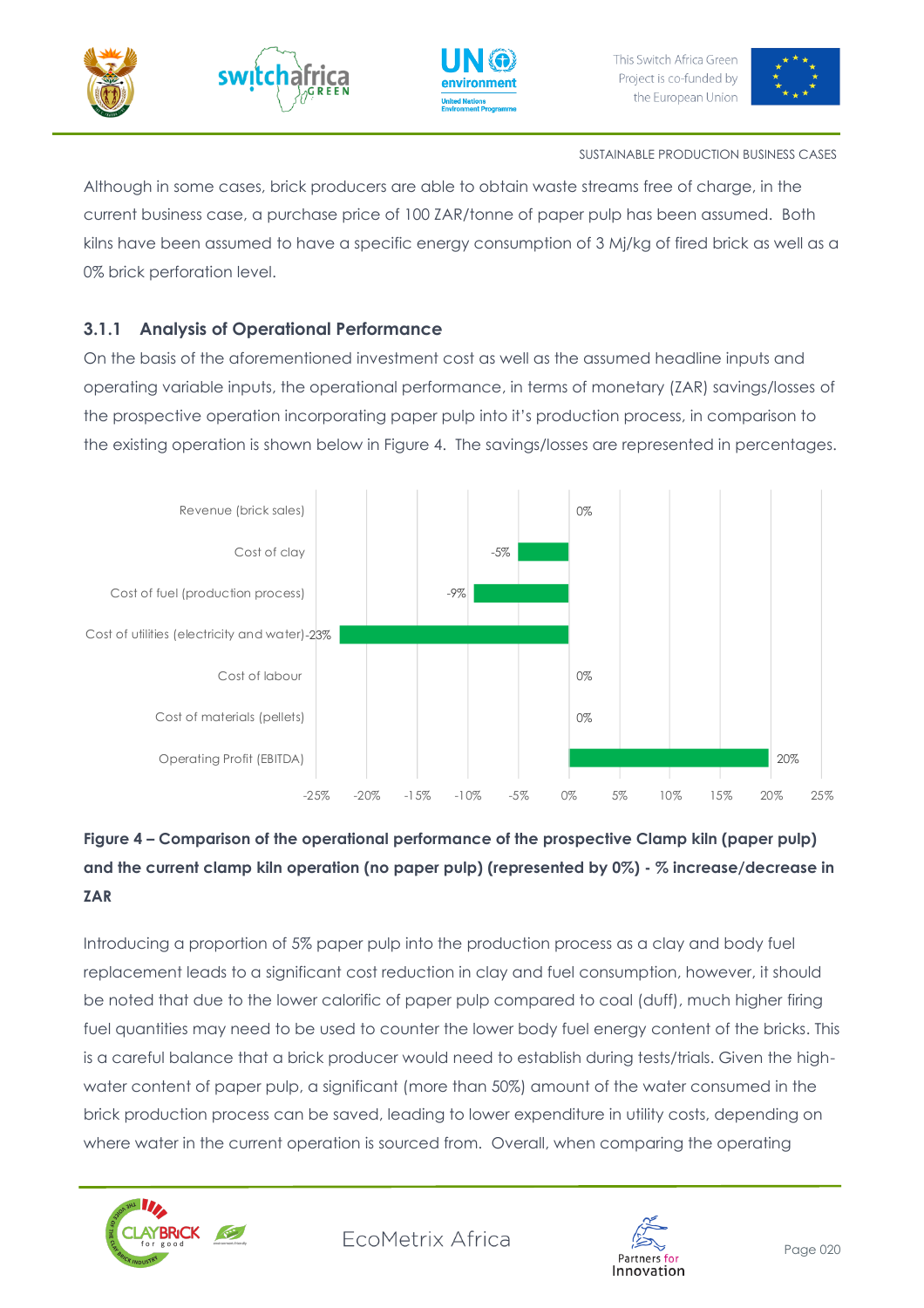![](_page_20_Picture_0.jpeg)

![](_page_20_Picture_1.jpeg)

![](_page_20_Picture_2.jpeg)

![](_page_20_Picture_4.jpeg)

income and the operating expenses of the operation with waste symbiosis to the current clamp kiln operation, an overall operating profit increase of 20% is expected.

In addition to the operational savings described above, the lower fuel consumption resulting from a reduced consumption of coal (duff) as a body fuel, will also lead to a significant reduction in GHG emissions compared to the current operation. The model results in this regard are demonstrated in the Table below.

|                           | <b>UoM</b>       | <b>Clamp operation</b><br>(without waste<br>symbiosis) | <b>Clamp operation</b><br>(with waste<br>symbiosis) | % Change |
|---------------------------|------------------|--------------------------------------------------------|-----------------------------------------------------|----------|
| Internal fuel consumption | G.               | 57,424                                                 | 50,077                                              | $-15%$   |
| Firing fuel consumption   | G.               | 38,283                                                 | 40.915                                              | $6\%$    |
| Total emissions per annum | tCO <sub>2</sub> | 9,185                                                  | 8.719                                               | -5%      |

#### **Table 7 – Comparison of Annual Energy and GHG Emissions Performance**

## <span id="page-20-0"></span>**3.1.2 Business Case Evaluation**

The financial feasibility of incorporating paper pulp, as a body fuel, in the brick production process of the current clamp kiln operation has been evaluated by comparing the initial capital outlay (investment) against the additional operating revenue that will be gained due to savings in water and fuel consumption.

On the basis of the water, fuel and clay cost savings, over a 5-year period, the payback period of the initial investment made is expected to be **less than 2 years** (approximately 1 year,1 month). The NPV and profitability index are also shown below:

#### **Table 8 – Business Case Results**

| <b>Variables</b>               | <b>UoM</b> | Value     |
|--------------------------------|------------|-----------|
| <b>Net Present Value (NPV)</b> | 7AR        | 1,776,694 |
| <b>Profitability Index</b>     | Ratio      | 3.5       |
| Payback period                 | vears      |           |

![](_page_20_Picture_15.jpeg)

![](_page_20_Picture_17.jpeg)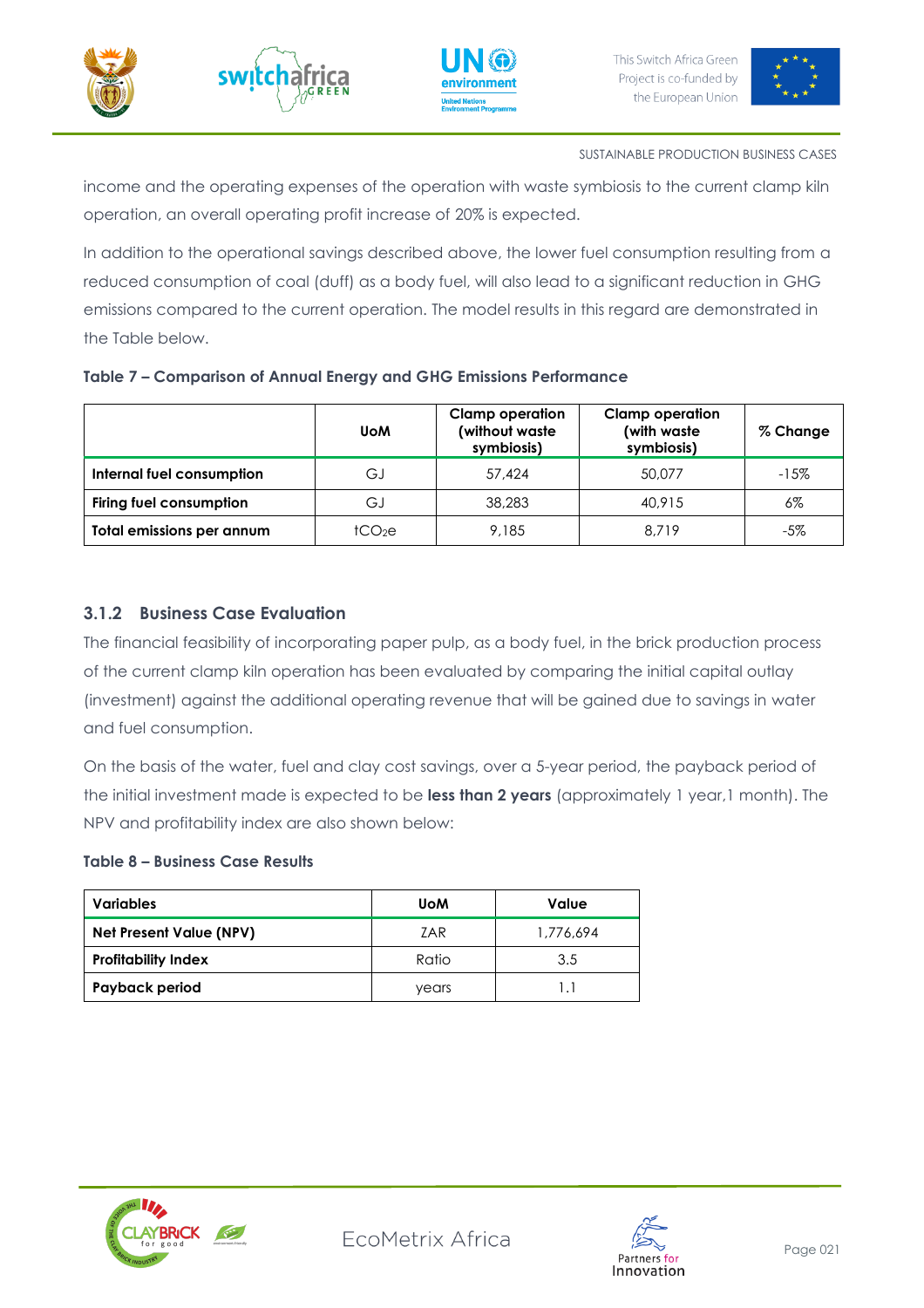![](_page_21_Picture_0.jpeg)

![](_page_21_Picture_1.jpeg)

![](_page_21_Picture_3.jpeg)

SUSTAINABLE PRODUCTION BUSINESS CASES

# <span id="page-21-0"></span>**FINANCING OPTIONS**

While the investment financing structure has not been considered in all three business cases, there are number of financing options available to finance the required investments. These include:

- **Equity**
- Debt asset or non-asset-based finance obtained from a financial institution in the form of a loan
- Grants
- Tax incentives (e.g. 12I and 12L)
- Carbon offsets

The most suitable financing option depends on the capital requirements of the project and the suitability of the project for that particular financing option. All of these options can be explored with brick makers looking to invest in any one of the three sustainability measures covered in the business cases. It is also often possible to use more than one financing option, for instance where a portion of the investment required is financed through debt and the remainder through equity, whilst also being eligible to benefit from a tax incentive due to the environmental impact of the project. This benefit can be factored in a funding proposal to enhance the attractive of the business case for the investment.

# <span id="page-21-1"></span>**CONCLUSION**

The business case results developed for the three sustainability measures presented in this report represent an initial basis for clay brick makers to see the attractiveness and financial feasibility of improving the sustainability performance of their operations, whilst also maintaining or improving operational performance. The intension of the excel-based business models is for clay brick producers to be able to model their current operation/s against what it may look like if they were to make an investment into any of the three sustainability measures presented. The models are dynamic and interactive and are user friendly. These business cases will then serve as a preliminary base from which funding proposals can be developed, should a brick producer seek financial assistance from financiers, should they want to invest in a particular sustainability measure.

![](_page_21_Picture_15.jpeg)

![](_page_21_Picture_17.jpeg)